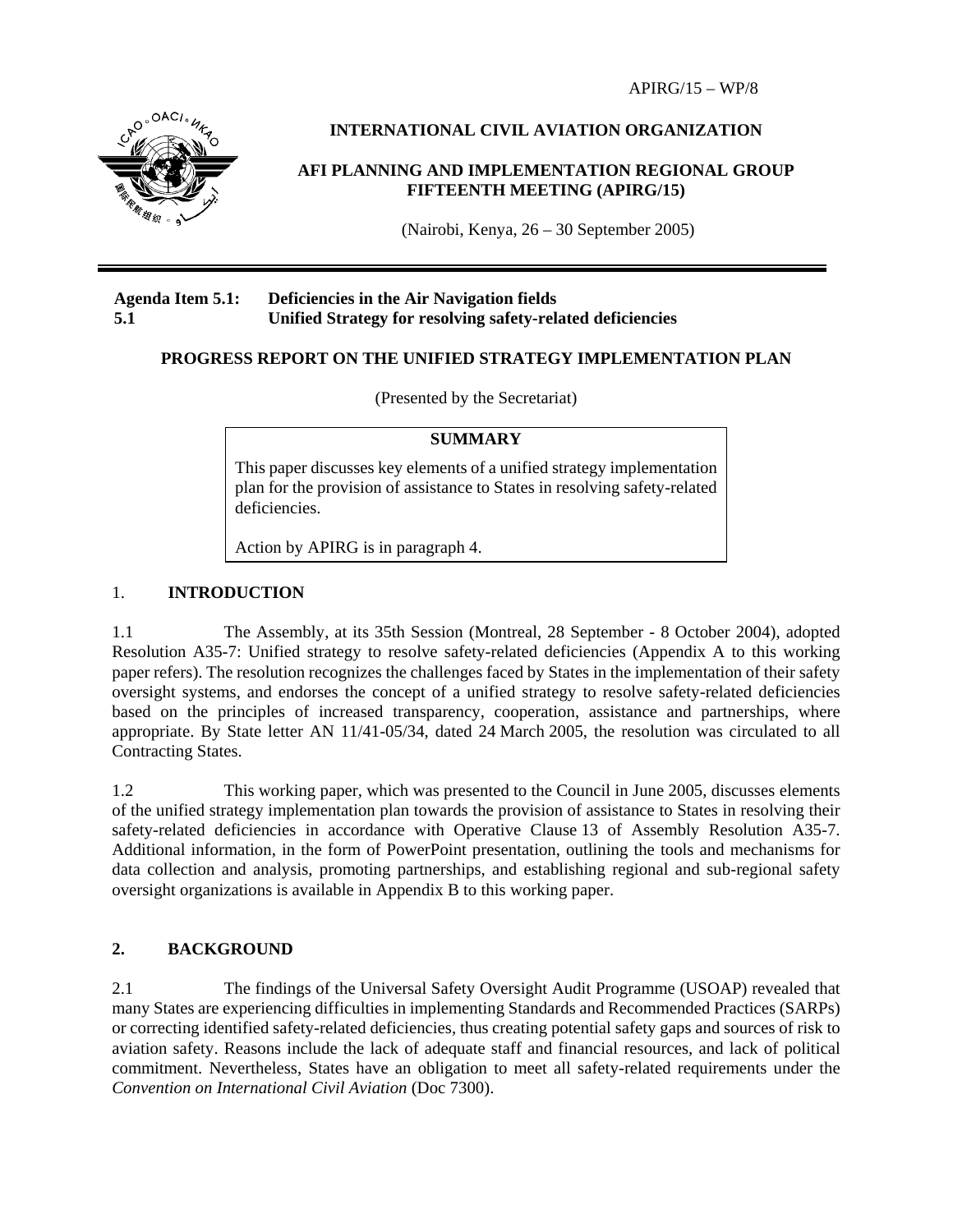2.2 Keeping the strategic objectives of the Organization in mind , the unified strategy to resolve safety-related deficiencies comprises two main elements. It aims, firstly, to provide assistance to States, or groups of States, in resolving safety-related deficiencies. Secondly, it aims to ensure increased transparency and sharing of safety information for use by States when performing their safety oversight functions, including inspections as provided for in Article 16 of the Convention.

#### **3. KEY ELEMENTS**

3.1 Considering that the availability of safety information is of critical importance to States when performing their safety oversight functions, an additional means to facilitate the sharing of safety information is envisaged to provide access to all relevant information derived from the Audit Findings and Differences Database (AFDD); such access will be implemented in keeping with Operative Clause 3 of Resolution A35-7 and in accordance with Operative Clause 7 of Resolution A35-6: Transition to a comprehensive systems approach for audits in the ICAO Universal Safety Oversight Audit Programme (USOAP). Accident data from the Accident/Incident Data Reporting (ADREP) database could also be of assistance in this respect, and is available on the ICAO-Net.

3.2 A key element for the unified strategy in providing assistance to groups of States is the determination of geographical areas where projects can be most effectively developed. These groups of States will be selected through the evaluation of common needs and resources. The process will include data gathering, data analysis and tailoring of appropriate solutions. The Secretariat at ICAO Headquarters has formed a core group that is currently in the process of reviewing available data with the aim of identifying specific geographic areas for implementation.

3.3 Another key element of the unified strategy is fostering partnerships among States, the industry, regional safety oversight organizations, financial institutions and other international organizations. This is expected to be achieved through the establishment and management of regional safety oversight initiatives. States will be encouraged to work together through regional safety oversight organizations (RSOOs) and Cooperative Development of Operational Safety and Continuing Airworthiness Programmes (COSCAPs) where applicable. In this respect, the *Safety Oversight Manual* (Doc 9734), Part B — *The Establishment and Management of a Regional Safety Oversight System*, has been developed and will provide the necessary guidance to States for the implementation of regional safety oversight initiatives. The Organization began promoting this concept through participation at several regional meetings.

3.4 An important aspect towards appropriate regional solutions in this respect could be achieved by providing groups of States with tools for the harmonization of their oversight activities. Among those tools that could be used for this purpose is the Flight Safety Enhancement database which contains a compilation of generic examples of technical procedures relevant to the safety oversight of aircraft operations and maintenance.

3.5 The establishment of the Central American Agency for Aviation Safety (ACSA) in Central America represents an example where the concepts of partnership and optimization of regional resources have been successfully implemented. An initiative aimed at enhancing the safety oversight capabilities of its member States is the Pacific Aviation Safety Office (PASO). In addition, the existing COSCAPs in various regions of the world represent a vehicle in implementing regional and sub-regional initiatives in the near term.

3.6 Encouraging regional initiatives for fostering cooperation in civil aviation safety oversight is widely supported by States and the industry. In this respect, ICAO played a prominent role at the recent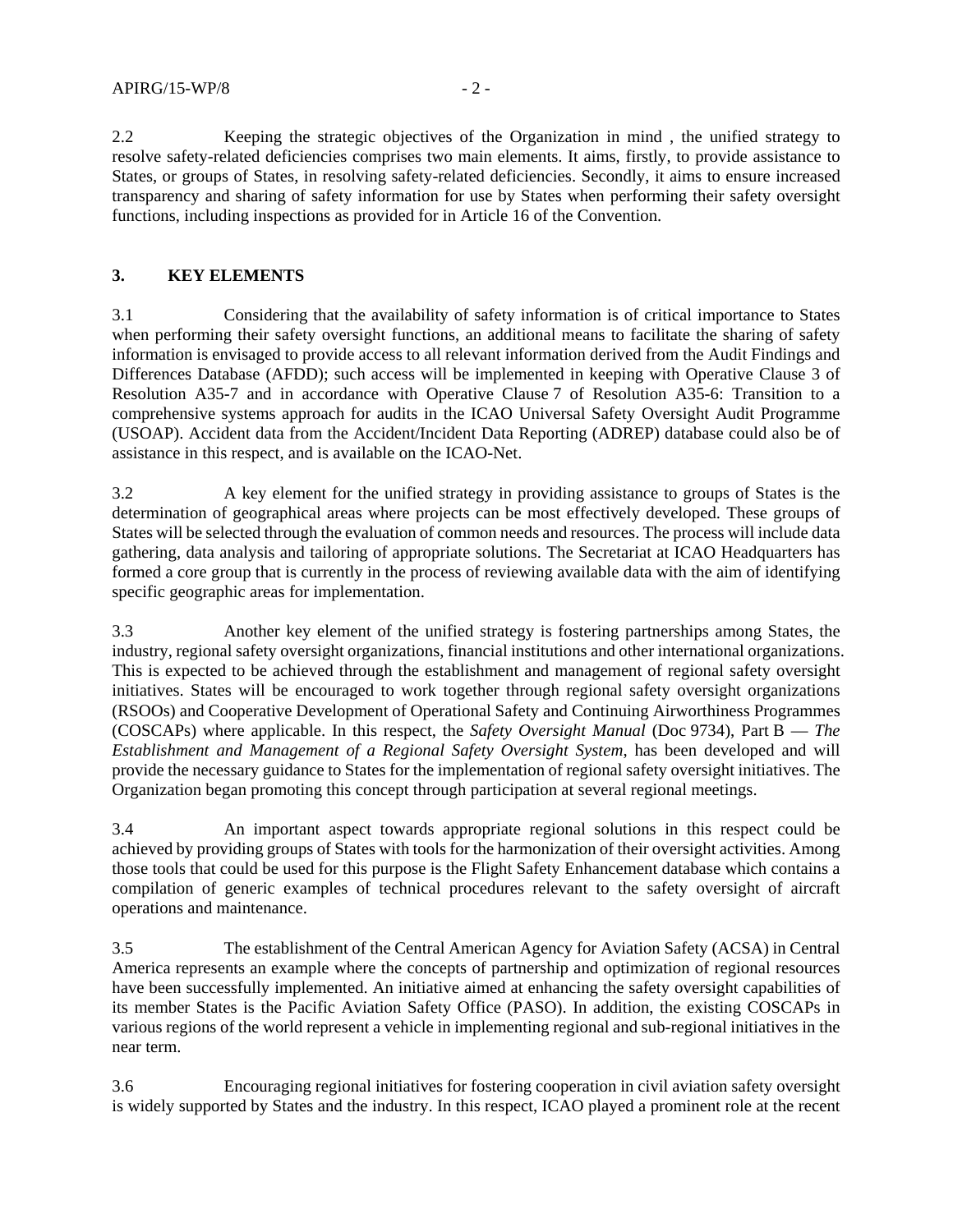Global Summit on Regional Aviation Safety Oversight (1 to 3 February 2005, Washington D.C.) which was sponsored by the George Washington University Consortium and funded by the Federal Aviation Administration (FAA). Furthermore a unified strategy seminar on regional cooperation for safety oversight is planned for September 2005 in Cairo, Egypt, under the auspices of ICAO.

3.7 Contracting States in need of assistance will be encouraged to take advantage of the funding opportunity offered by the administration of the International Financial Facility for Aviation Safety (IFFAS). Also, due to the scope of the implementation of the unified strategy worldwide and the limited funds available through IFFAS, ICAO will also support States in their efforts to obtain assistance from various sources such as the World Bank, regional development banks, the European Commission and also from the manufacturing industry and the private sector. This assistance may come in various forms such as loans, grants or services in kind. In all cases ICAO will help States ensure that such assistance will fit into a programme plan that generates results for both States and donors.

3.8 The unified strategy, as reflected in Resolution A35-7, is considered to be a high priority for the Organization. Cooperation of Contracting States is essential towards the success of the programme. In order to provide assistance to States as called for by the Unified strategy, ICAO is in the process of gathering and analysing safety-related data from different groups of States in order to determine potential areas of application. Once a target area of implementation has been identified, a pilot project will be put in place and other stakeholders will be invited to participate. An Organization-wide framework for coordination and specific tasking among bureaux/offices/sections has been developed.

#### **4. ACTION BY APIRG**

4.1 The Meeting is invited to:

- a) note the information in the paper;
- b) implement a unified strategy based on the principles of increased transparency, cooperation and assistance;
- c) urge States to share with other Contracting States critical safety information which may have an impact on the safety of international air navigation and to facilitate access to all relevant safety information; and
- c) request States to provide tangible support for strengthening and furtherance of regional safety oversight organizations.

 $\longrightarrow$   $\longrightarrow$   $\longrightarrow$   $\longrightarrow$   $\longrightarrow$   $\longrightarrow$   $\longrightarrow$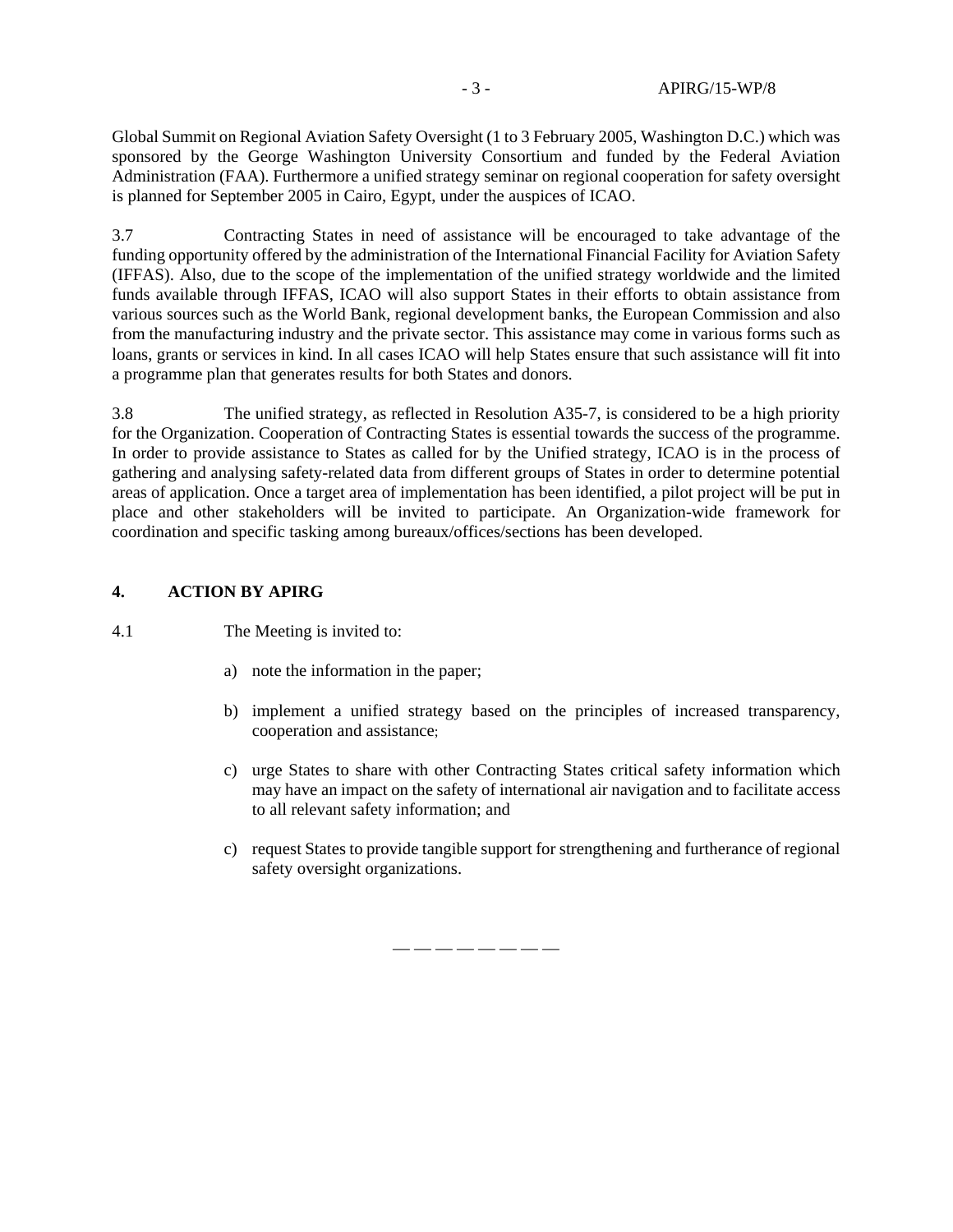APIRG/15-WP/8 **Appendix A**

#### **APPENDIX A**

#### **UNIFIED STRATEGY TO RESOLVE SAFETY-RELATED DEFICIENCIES (Assembly Resolution A35-7)**

#### **A35-7: Unified strategy to resolve safety-related deficiencies**

*Whereas* a primary objective of the Organization continues to be that of ensuring the safety of international civil aviation worldwide;

*Whereas* ensuring the safety of international civil aviation is also the responsibility of Contracting States both collectively and individually;

*Whereas* in accordance with Article 37 of the Convention on International Civil Aviation each Contracting State undertakes to collaborate in securing the highest practicable degree of uniformity in regulation, standards, procedures and organization in relation to aircraft, personnel, airports, airways and auxiliary services in all matters in which uniformity will facilitate and improve air navigation;

*Whereas* the improvement of the safety of international civil aviation on a worldwide basis requires the active collaboration of all stakeholders;

*Whereas* the Convention and its Annexes provide the legal and operational framework for Contracting States to build a civil aviation safety system based on mutual trust and recognition, requiring that all Contracting States implement the SARPs as far as practicable and adequately perform safety oversight;

*Whereas* the results of the Universal Safety Oversight Audit Programme (USOAP) indicate that several Contracting States have not yet been able to establish a satisfactory national safety oversight system;

*Whereas* the ICAO Technical Cooperation Bureau (TCB) can provide the required assistance to States in need;

*Whereas* the International Financial Facility for Aviation Safety (IFFAS) has been established to assist Contracting States in financing safety-related projects to correct deficiencies primarily identified through USOAP and for which they cannot otherwise provide or obtain necessary financial resources;

*Recognizing* that not all Contracting States have the requisite human, technical and financial resources to adequately perform safety oversight;

*Recognizing* that the establishment of regional and sub-regional safety oversight organizations has great potential to assist States in complying with their obligations under the Chicago Convention through economies of scale and promotion of uniformity on a larger scale;

*Recognizing* that the assistance available to Contracting States experiencing difficulties in correcting deficiencies identified through the safety oversight audits would be greatly enhanced by a unified strategy involving all Contracting States, ICAO and other concerned parties in civil aviation operations;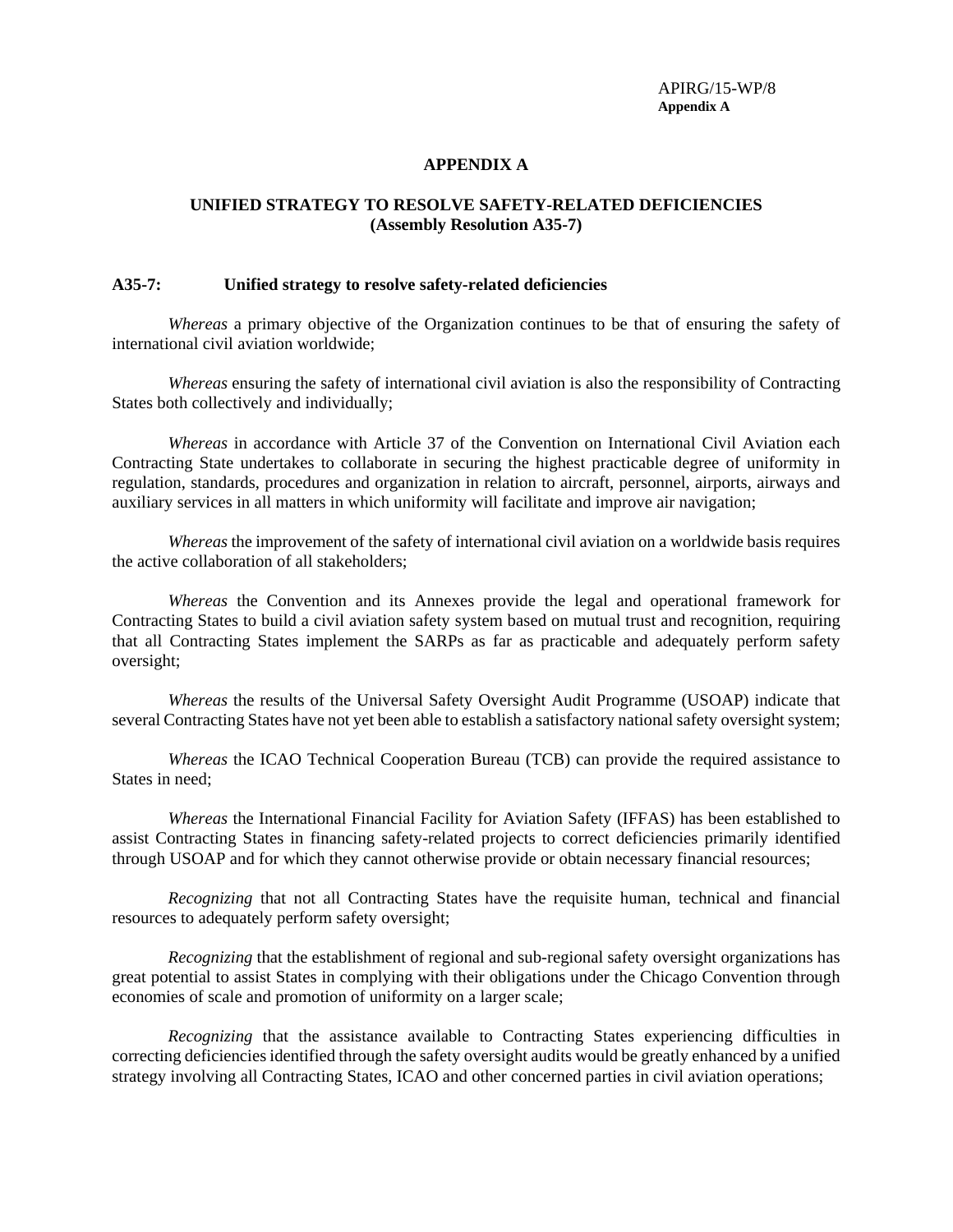*Recognizing* the safety enhancement contributions resulting from audits conducted by international and regional organizations such as the IATA Operational Safety Audit (IOSA) Programme and Eurocontrol ESARR Implementation Monitoring and Support (ESIMS) Programme;

*Recognizing* that transparency and sharing of safety information is one of the fundamental tenets of a safe air transportation system;

#### *The Assembly*:

1. *Urges* all Contracting States to share with other Contracting States critical safety information which may have an impact on the safety of international air navigation and to facilitate access to all relevant safety information;

2. *Encourages* Contracting States to make full use of available safety information when performing their safety oversight functions, including during inspections as provided for in Article 16 of the Convention;

3. *Directs* the Council to further develop practical means to facilitate the sharing of such safety information among Contracting States;

4. *Reminds* Contracting States of the need for surveillance of all aircraft operations, including foreign aircraft within their territory and to take appropriate action when necessary to preserve safety;

5. *Directs* the Council to develop a procedure to inform all Contracting States, within the scope of Article 54 j) of the Chicago Convention, in the case of a State having significant compliance shortcomings with respect to ICAO safety-related SARPs;

6. *Directs* the Council to promote the concept of regional or sub-regional safety oversight organizations;

7. *Requests* the Secretary General to continue to foster coordination and cooperation between USOAP and audit programmes of other organizations related to aviation safety, and specifically with IATA and Eurocontrol;

8. *Urges* Contracting States to further develop regional and sub-regional cooperation and, whenever feasible, partnership initiatives with other States, industry, air navigation service providers, financial institutions and other stake holders to strengthen safety oversight capabilities in order to foster a safer international civil aviation system and to better discharge their individual responsibilities;

9. *Encourages* States to foster the creation of regional or sub-regional partnerships to collaborate in the development of solutions to common problems to build their individual safety oversight capability;

10. *Encourages* all States able to do so to participate in, or provide tangible support for, the strengthening and furtherance of regional safety oversight organizations;

11. *Invites* Contracting States to use the services of the ICAO Technical Co-operation Bureau (TCB) to resolve deficiencies identified by the USOAP;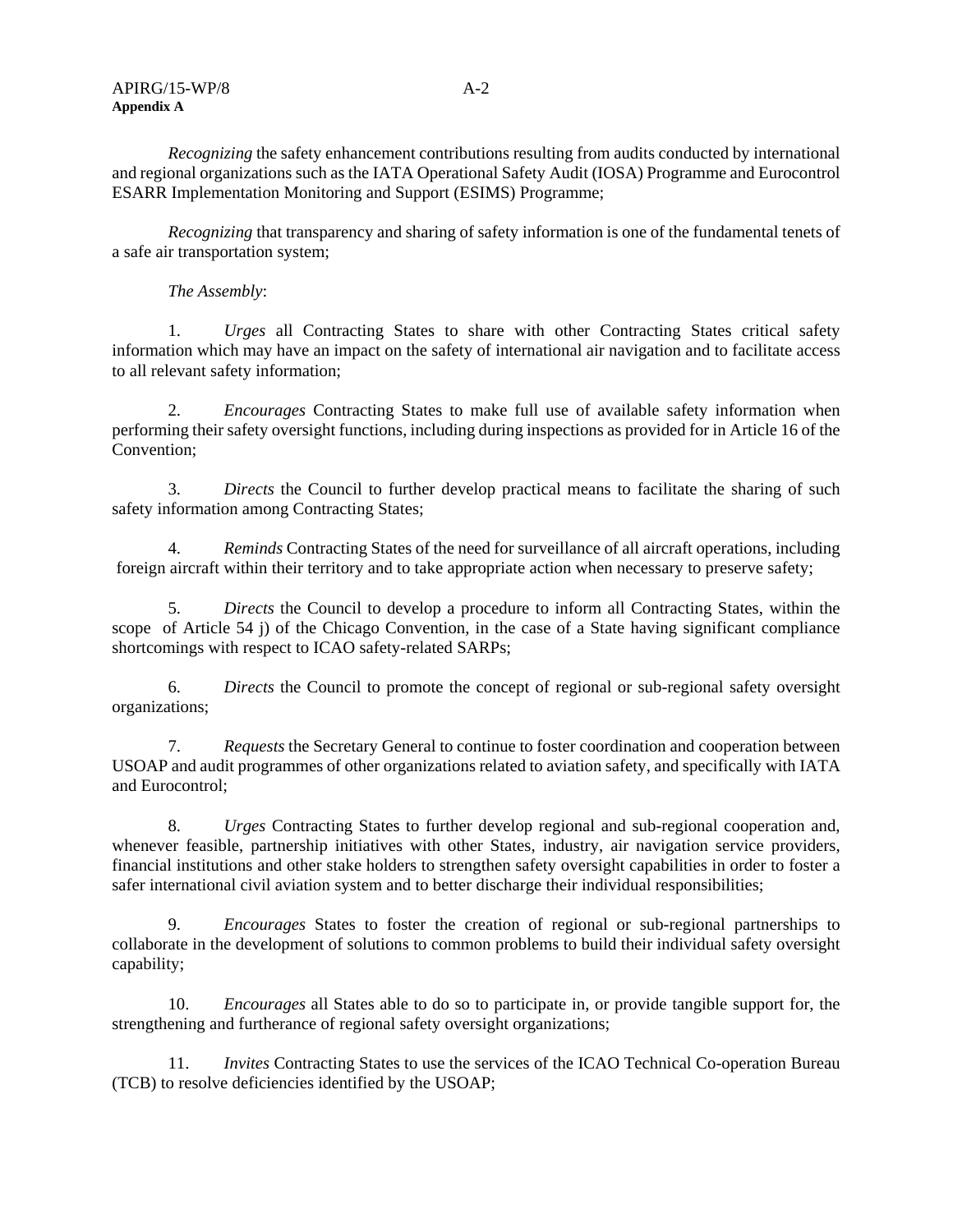12. *Invites* Contracting States experiencing difficulties in financing measures necessary to correct safety-related deficiencies identified through USOAP to take advantage of the funding opportunity offered by the International Financial Facility for Aviation Safety (IFFAS);

13. *Requests* the Council to implement a unified strategy based on the principles of increased transparency, cooperation and assistance and to foster, where appropriate, partnership among States, users, air navigation service providers, industry, financial institutions and other stake holders to analyse causes, establish and implement sustainable solutions in order to assist States in resolving safety-related deficiencies;

14. *Directs* the Council to adopt a flexible approach for the provision of assistance through the ICAO Regional Offices to support regional and sub-regional organizations responsible for safety oversight tasks and to implement an efficient system to monitor implementation of the unified strategy.

15. *Requests* the Secretary General to investigate ways in which the identification of measures may be undertaken at national and regional levels to support States' development of ATM safety oversight capabilities and procedures.

#### **Associated practice**

1. The Council should develop ways in which all relevant information from the Audit Findings and Differences Database (AFDD) could be made available to all Contracting States through the use of the ICAO secure website.

 $\overline{\phantom{a}}$  , and the set of the set of the set of the set of the set of the set of the set of the set of the set of the set of the set of the set of the set of the set of the set of the set of the set of the set of the s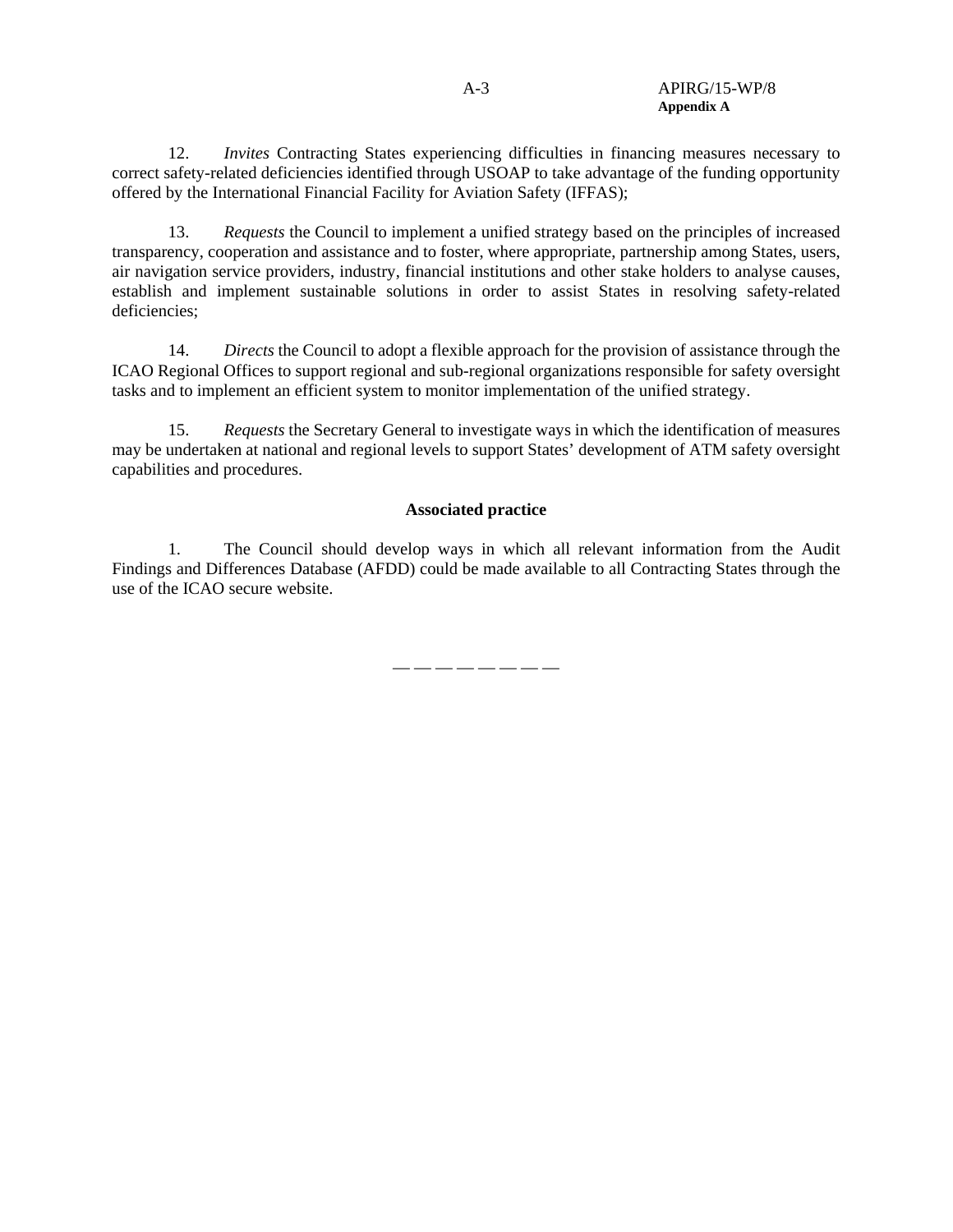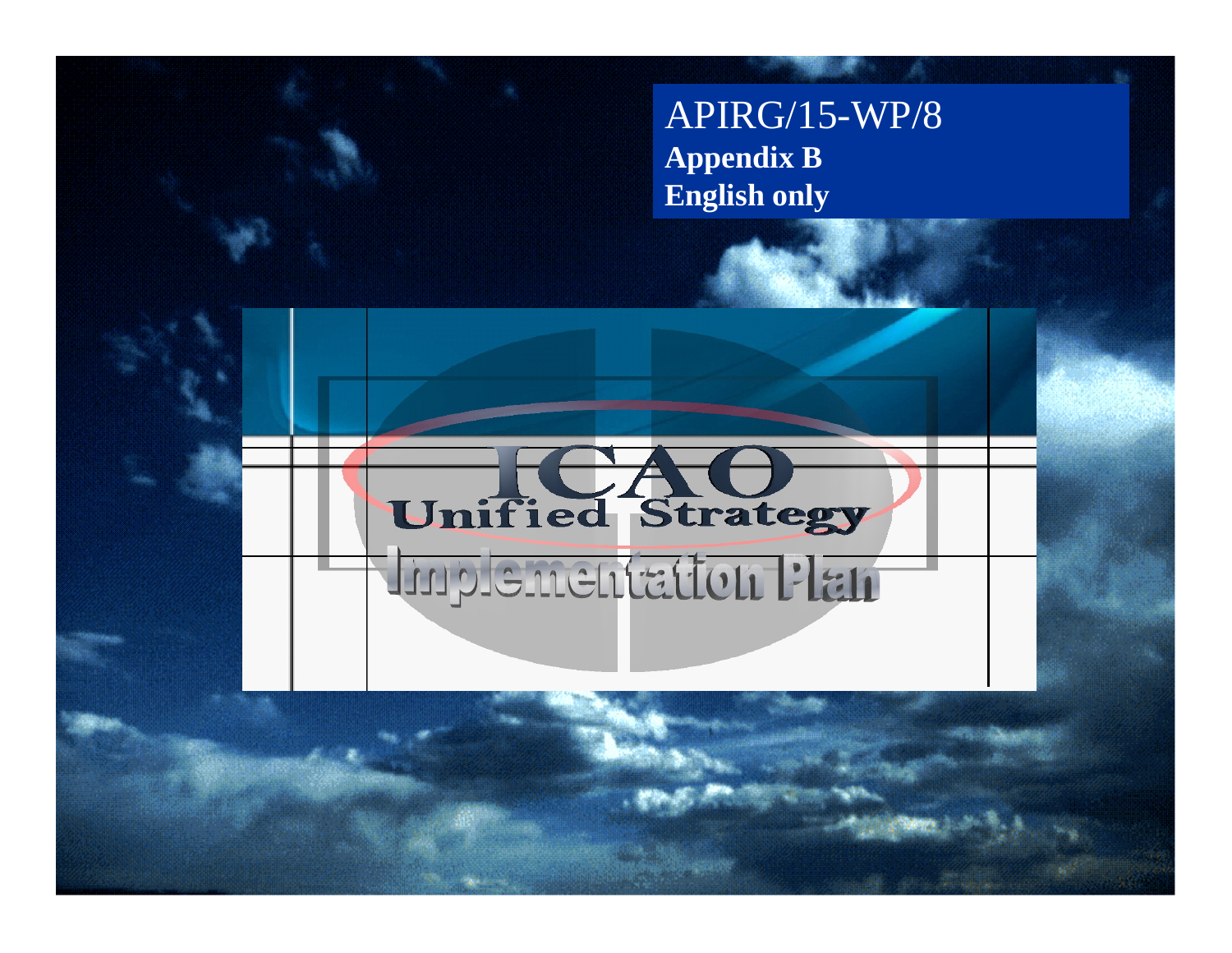# Background

- **USOAP findings**
- $\bullet$ **Lack of implementation of SARPs**
- •**States with no infrastructure**
- **States with low activity**
- $\bullet$ **Other priorities (Health, Education)**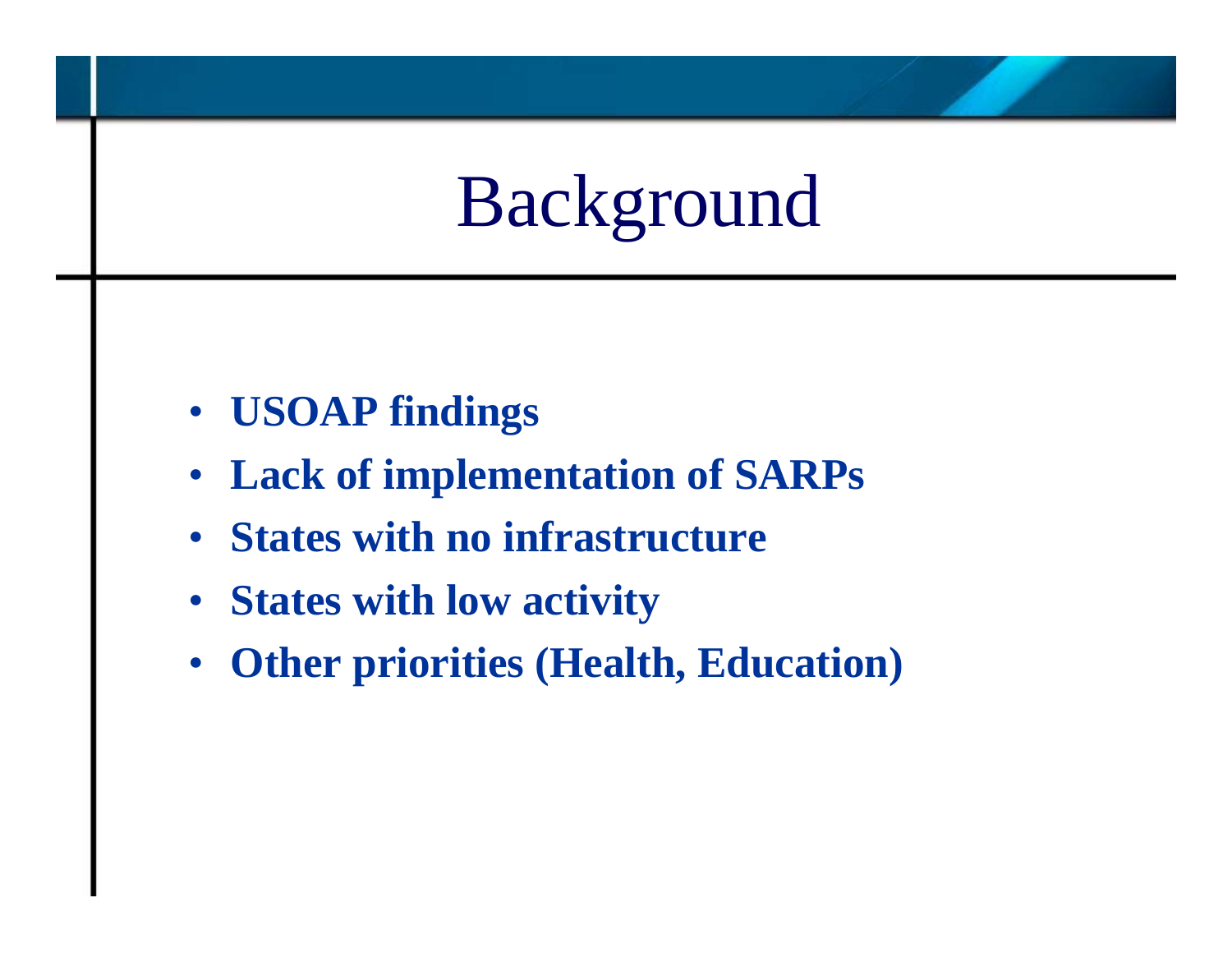# Background

- •**No political commitment**
- $\bullet$ **Illegal activities in place**
- $\bullet$ **AOC business**
- $\bullet$ **Flags of Convenience**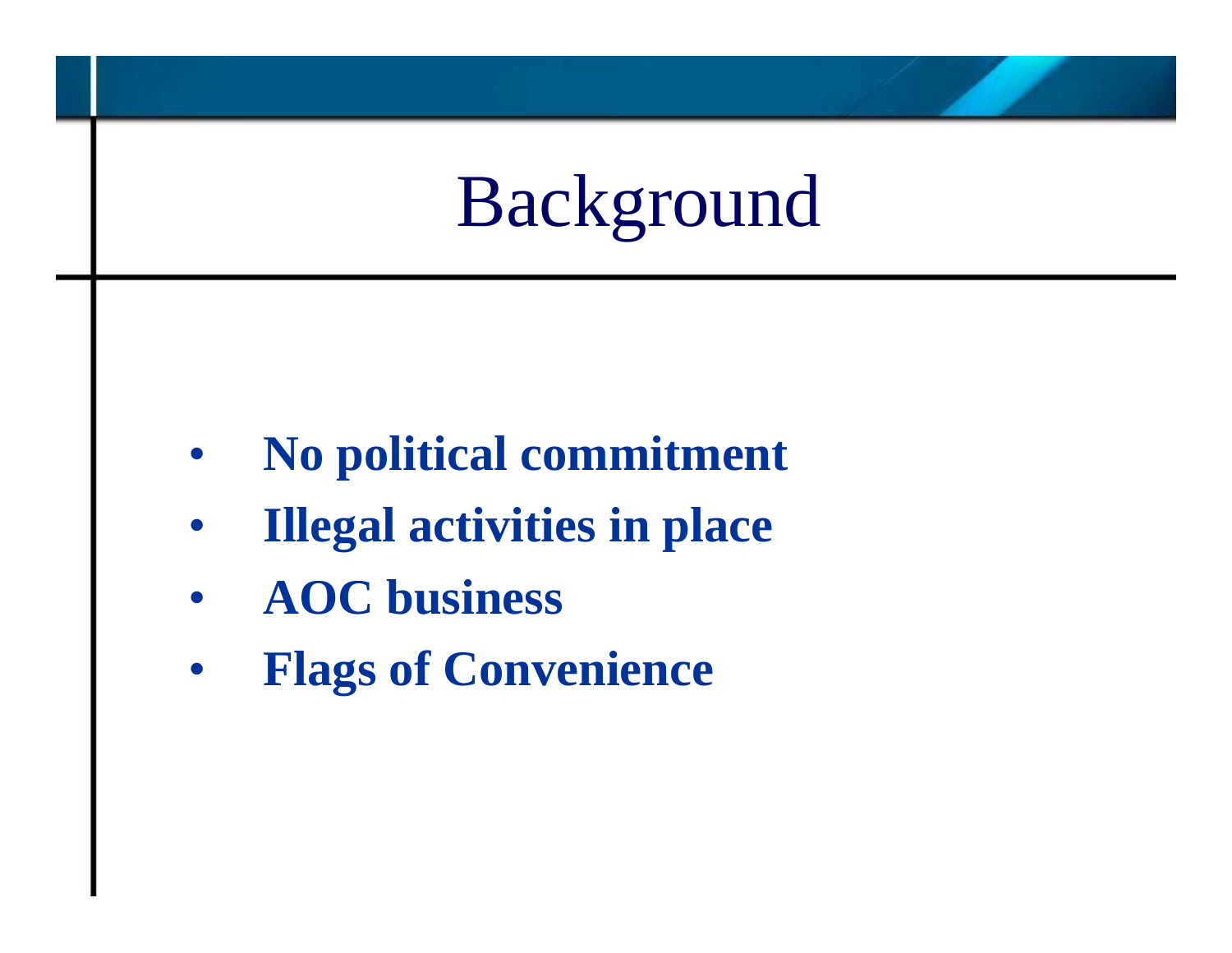### Objectives of Unified Strategy

- **Res A35-7 Oct, 2004**
- **Two main pillars:**

**1) Assistance to groups of States a) Foster Partnership and b) Create Regional Safety Oversight Organizations (RSOOs)**

- **2) Availability of safety information**
	- **a) Exchange between States**
	- **b) ICAO to facilitate**
	- **c) Procedure for transparency and disclosure**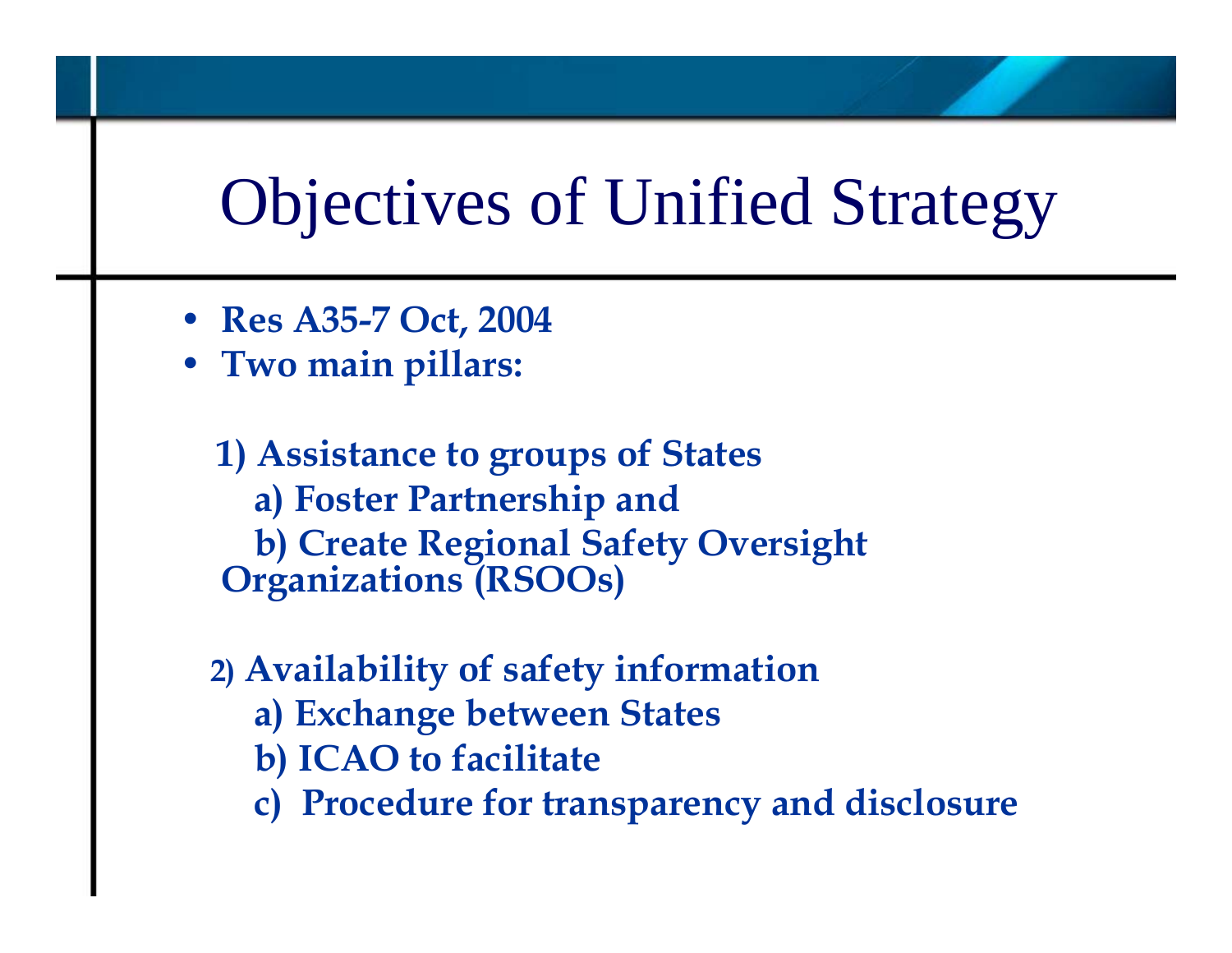## ICAO Strategic Objectives

- Council Standing instructions to Sec Gen to implement the Strategic Objectives
- Where does Unified Strategy fit in?
- Strategic Objective A Safety
- Help and support groups of States
- Actions 1,4,5,6,7,8,9 in Objective A
- Monitor compliance & Encourage resolution Actions 2,3 in Objective A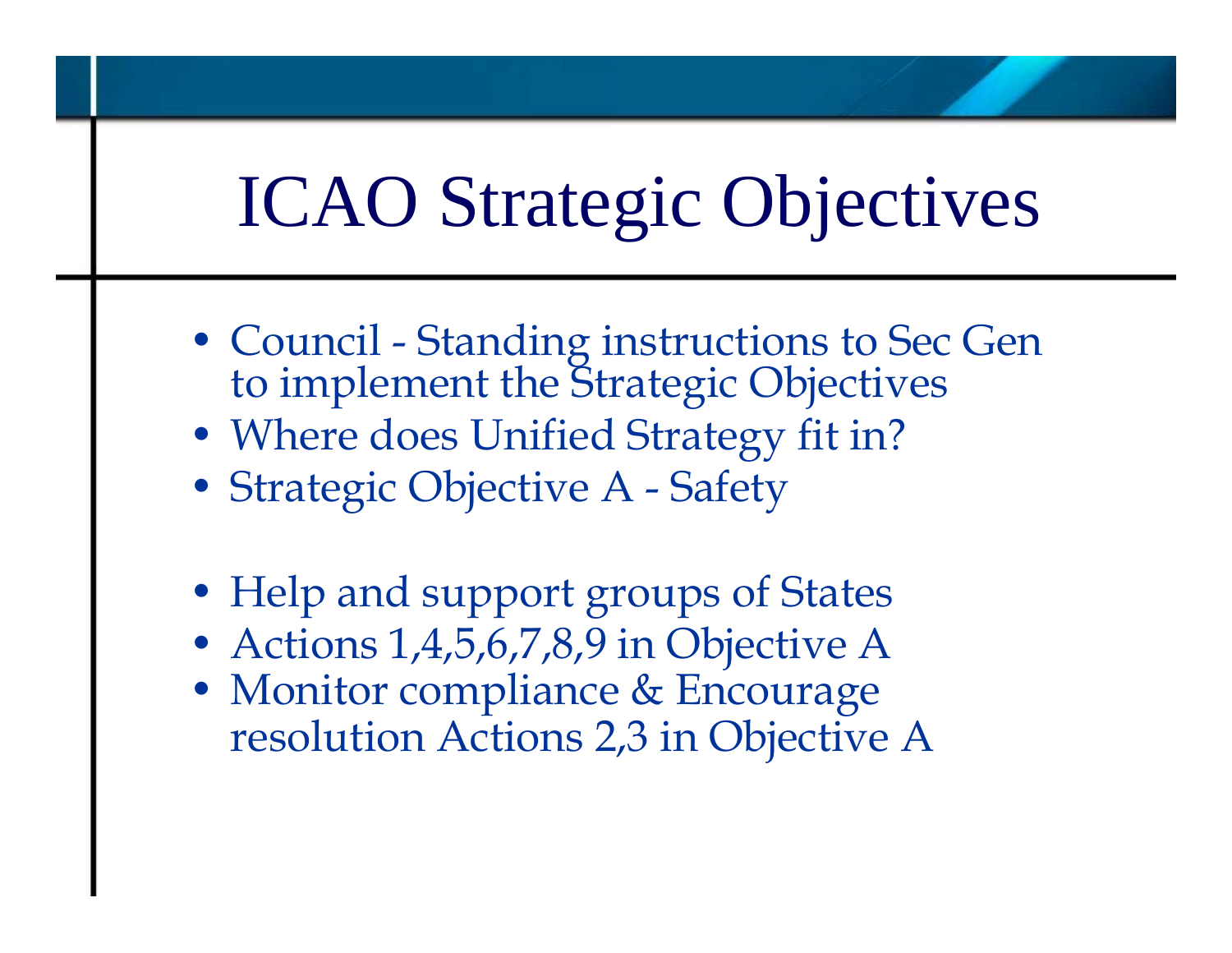### ICAO-wide efforts

- **ANB**
- **TCB**
- **ATB**
- **LEB**
- **RAO**
- **Regional Offices**

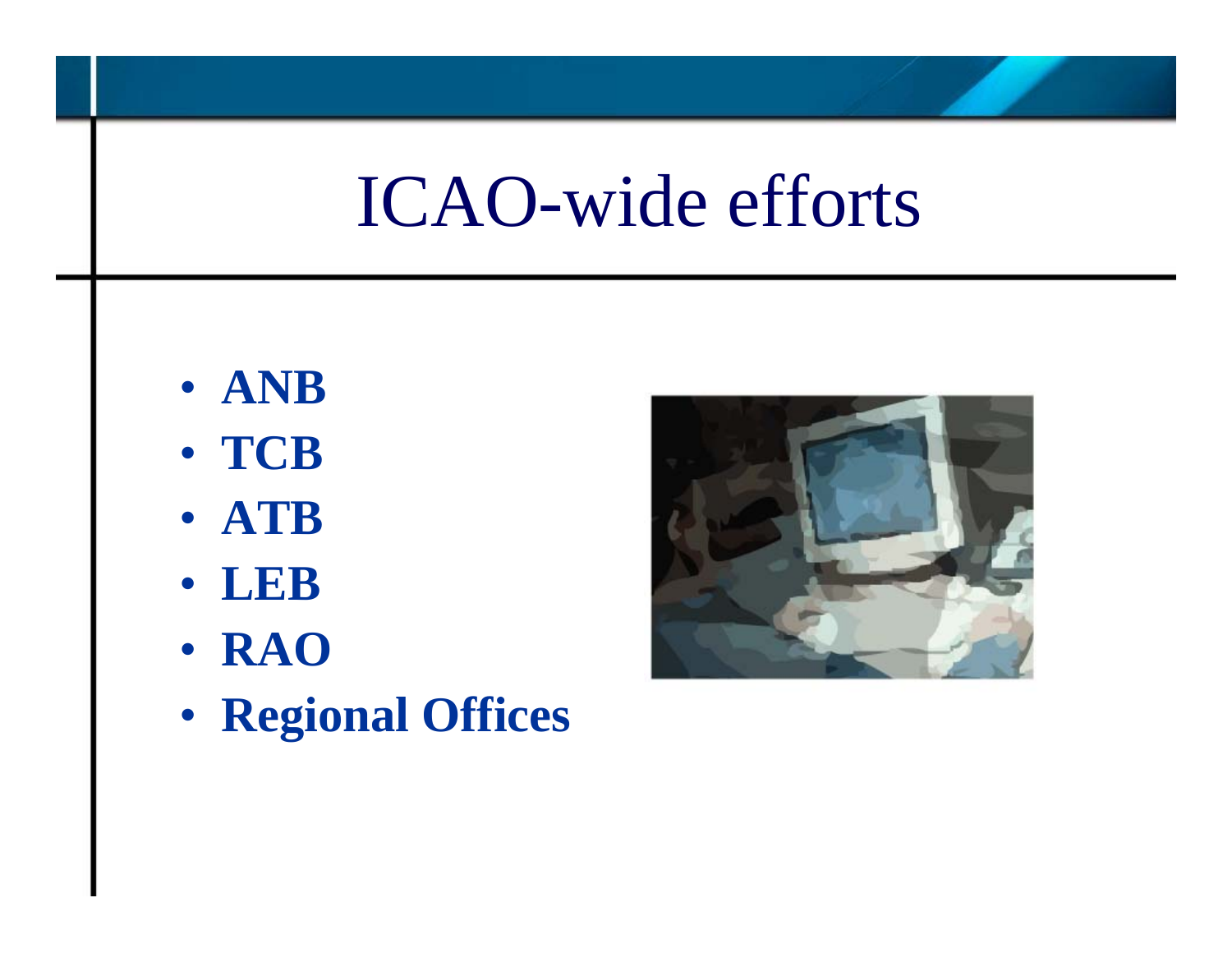### Coordination

- **ICAOStates**
- **Industry**
- **Other international organizations**
- **Financial institutions**
- **Regional organizations**

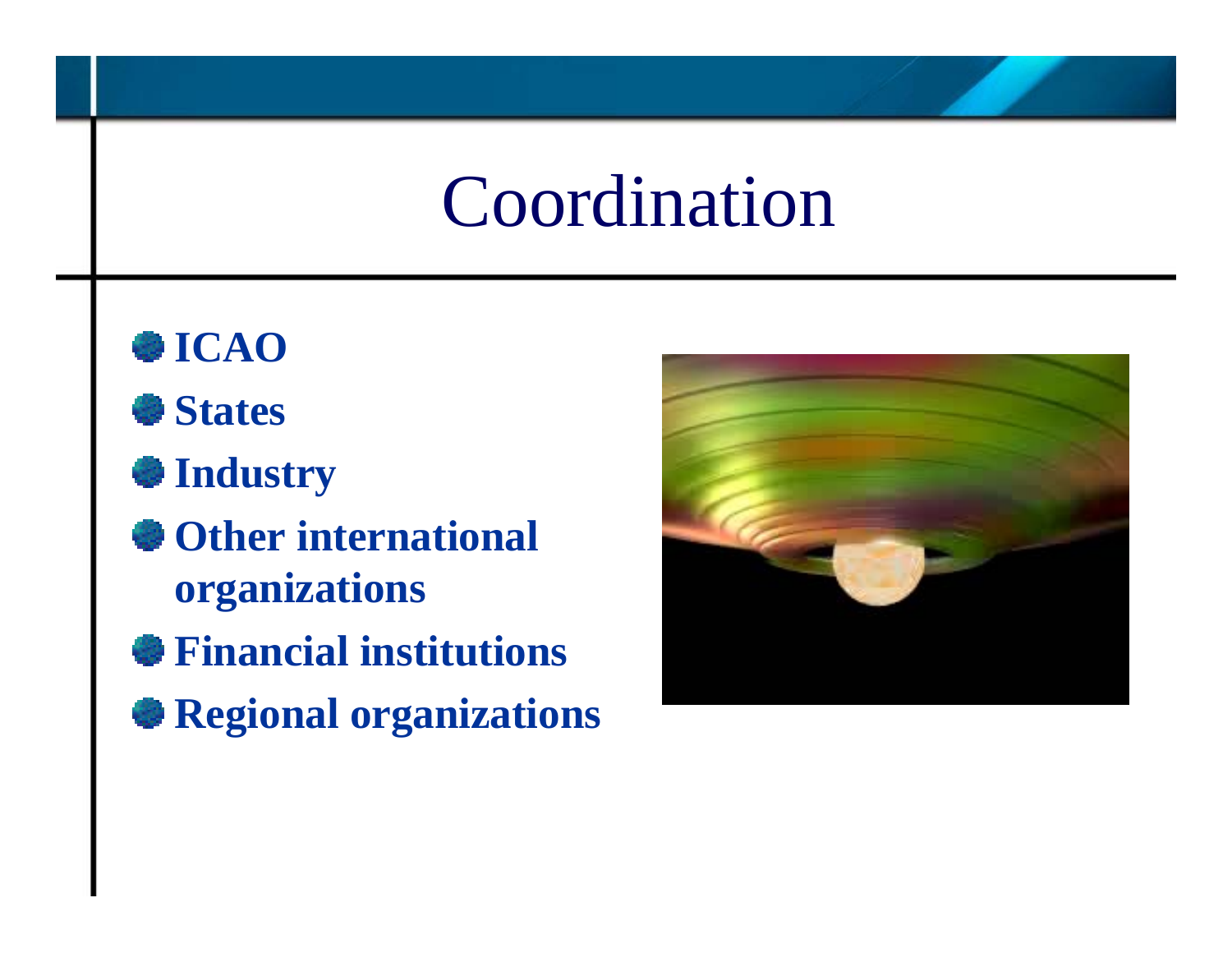### Baseline

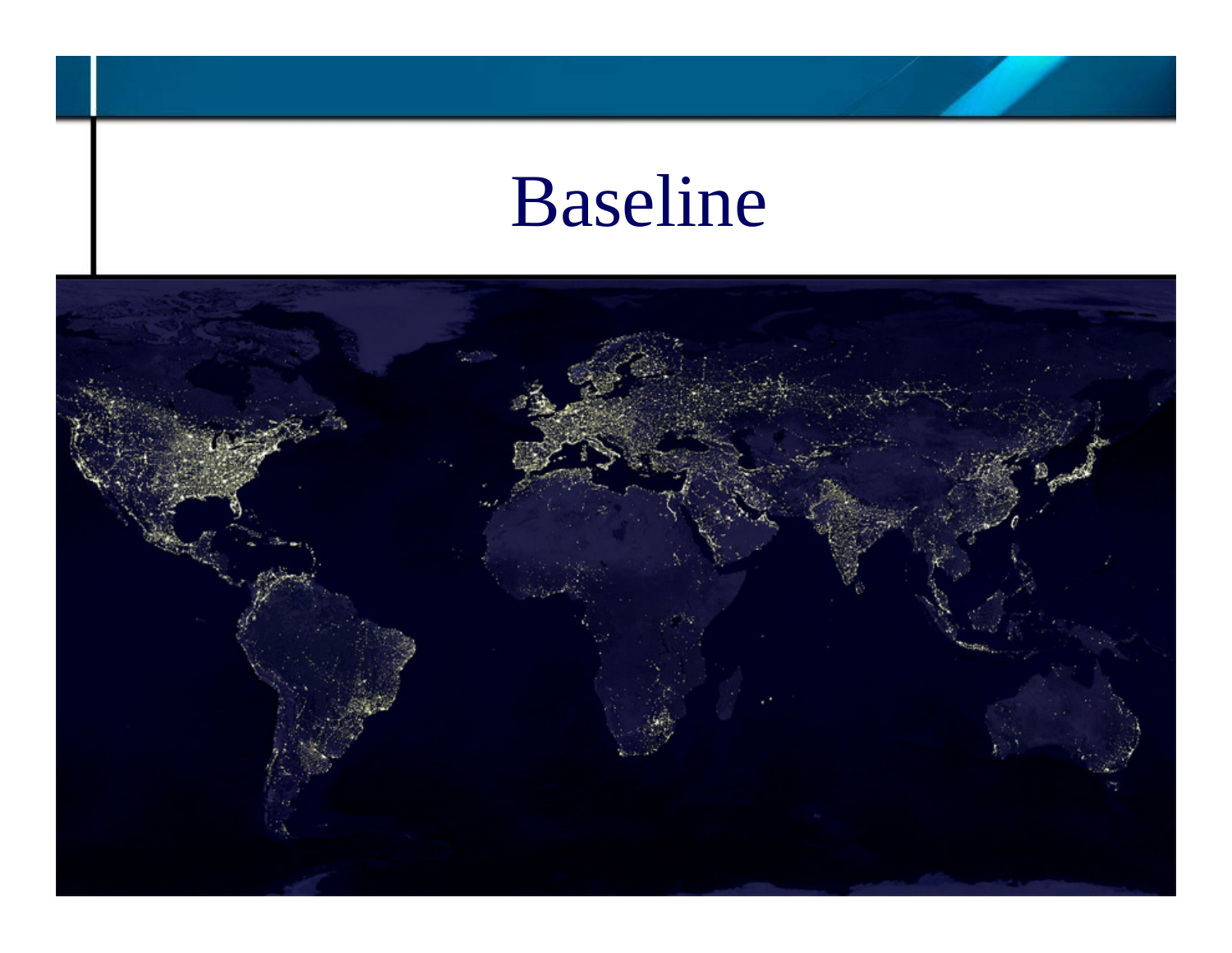## Gathering Data

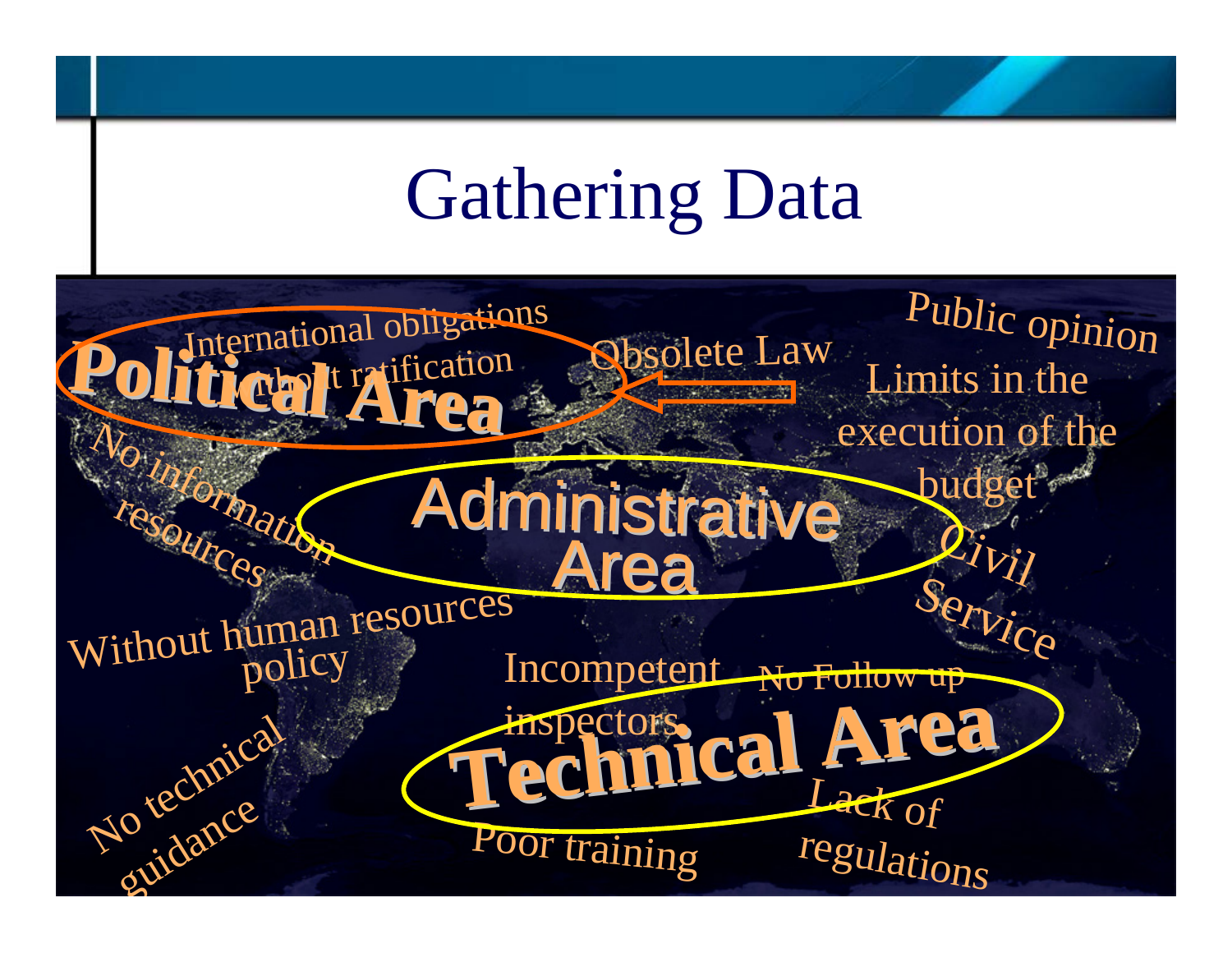### Data Analysis

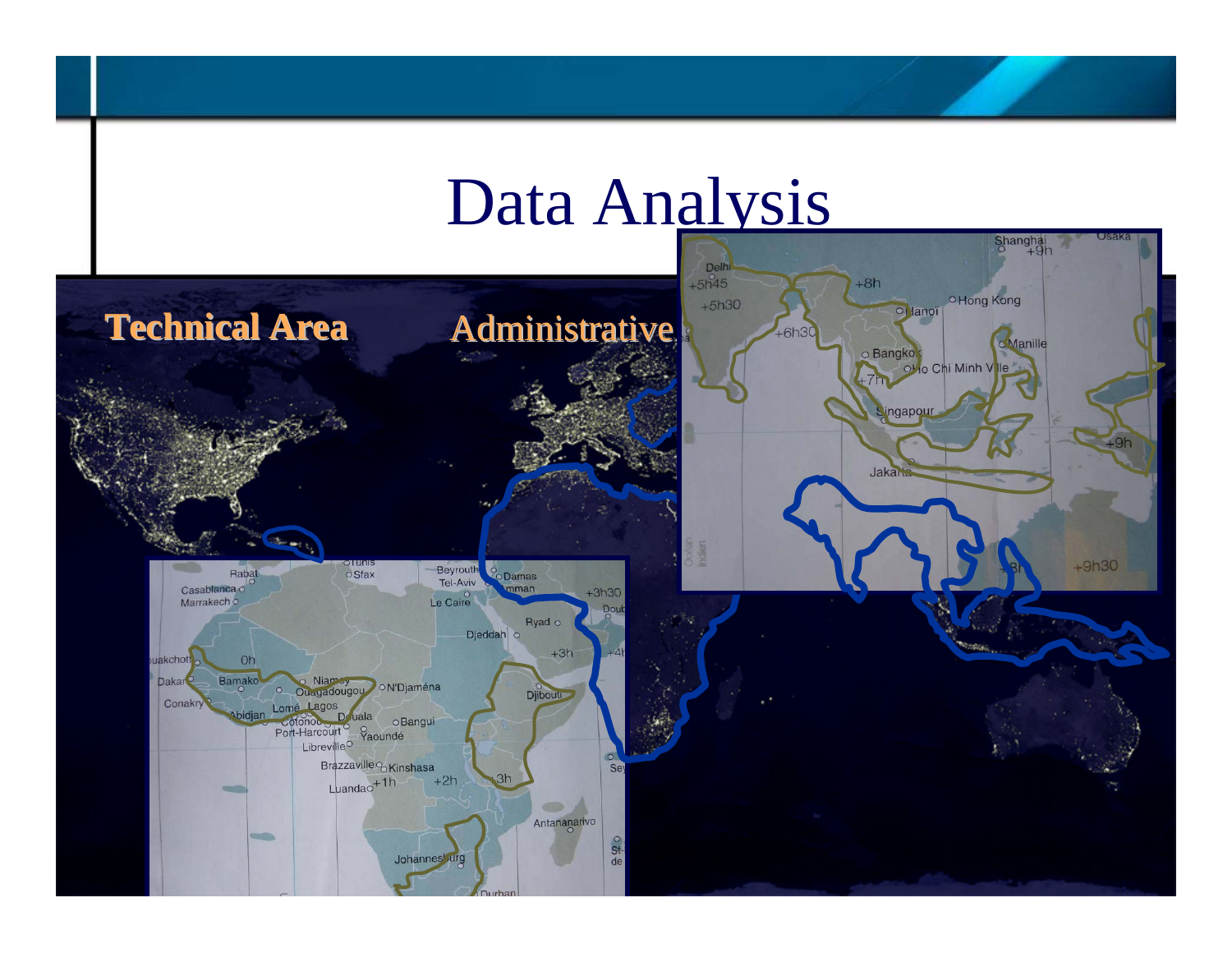### Data Sources

- **USOAP audit reports /AFDD**
- **TCB/COSCAPs**
- **Regional Offices**
- **Other institutions, eg. IATA, EUROCONTROL,UNITED NATIONS**
- **Existing regional organizations**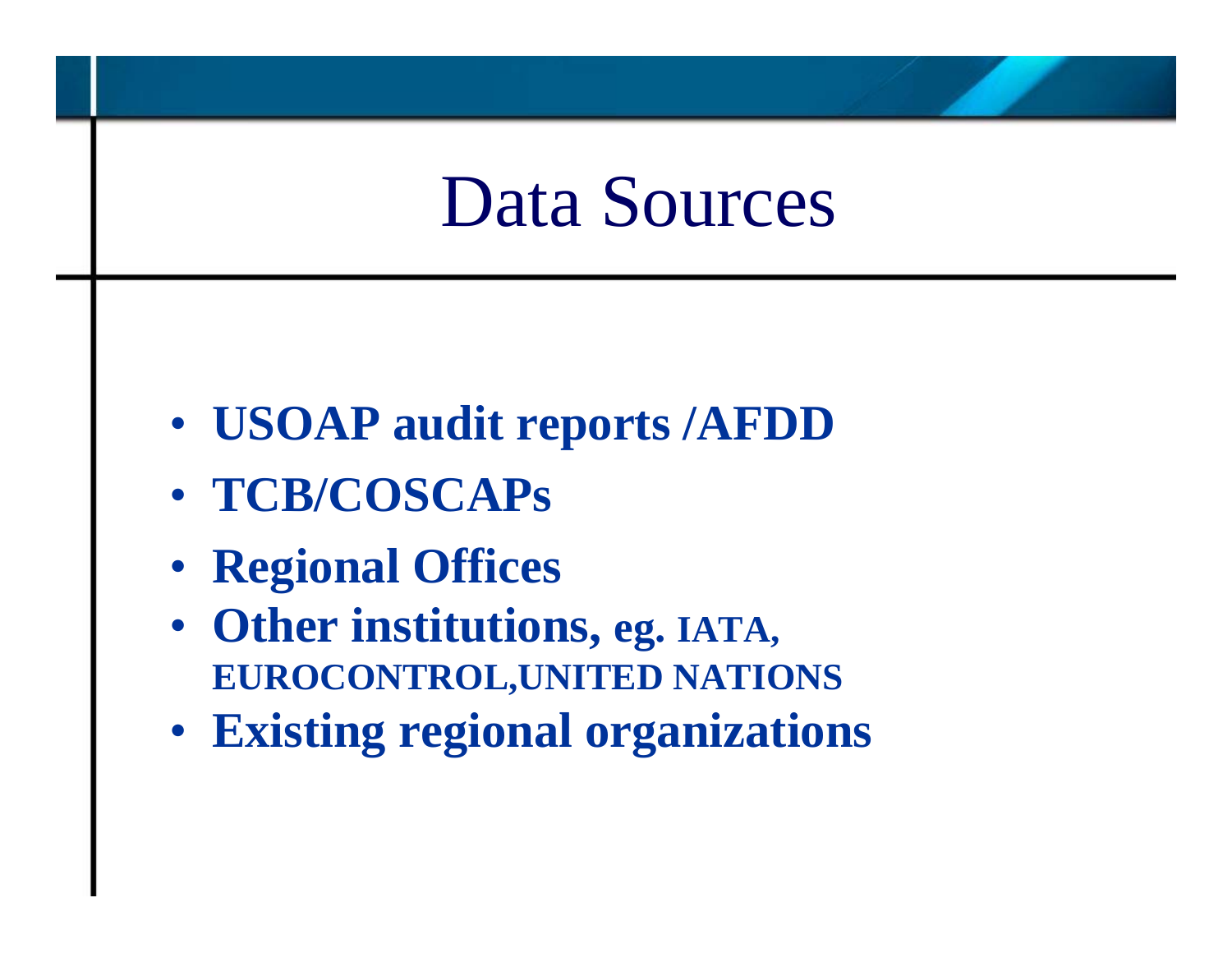## Data Gathering

**Performed by a small cross-unit team**

- **SOA**
- **OPS/AIR**
- **TCB**
- **RAO**

### **Supported by**

- $\bullet$ **LEB**
- **ATB**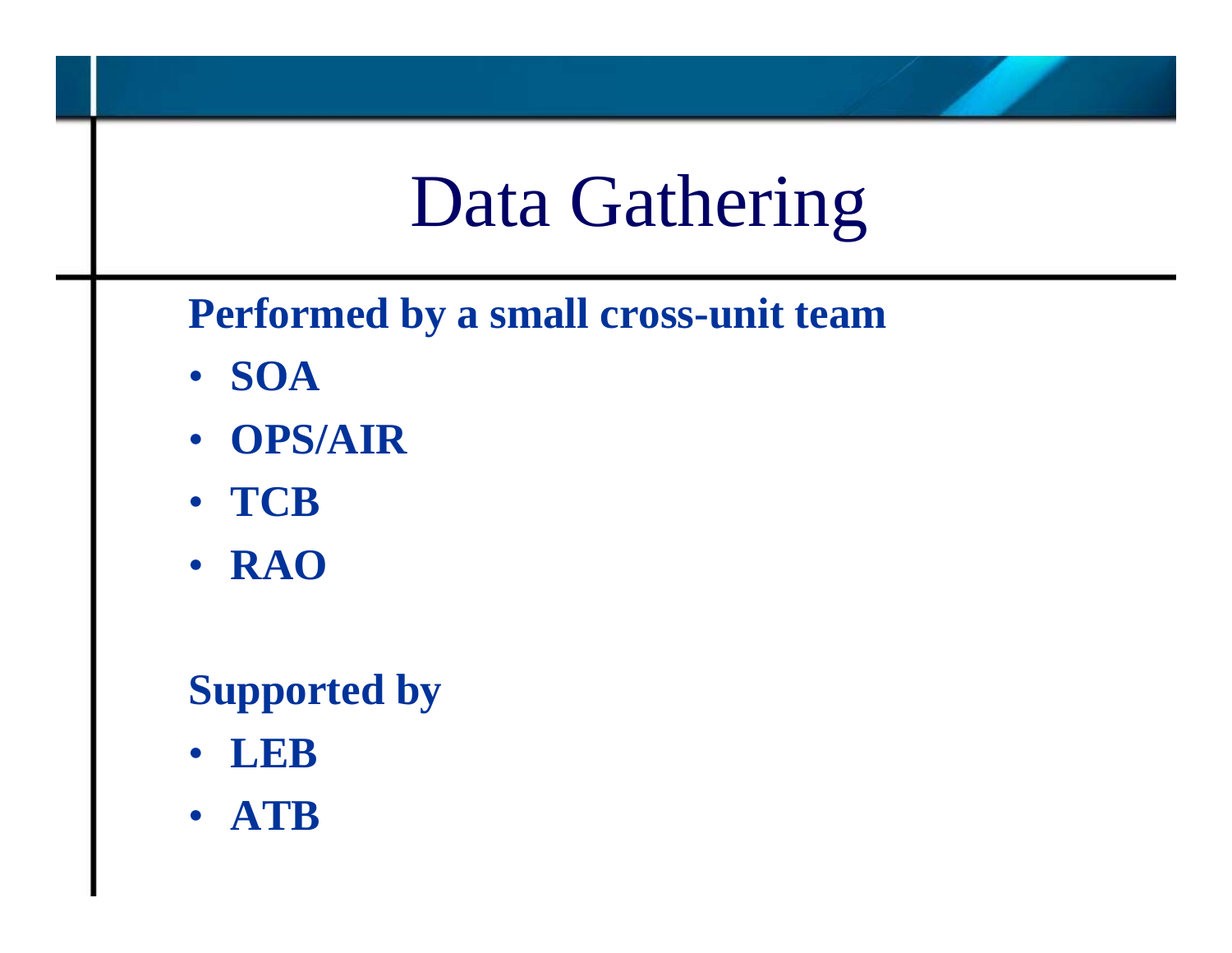## Data Analysis

- **Current level of compliance with SARPs by groups of States**
- **Possibilities of regulation harmonization in the regions**
- **Political relationships among States**
- **Financial institutions available in short term**
- • **Regional Organizations available to back up the project**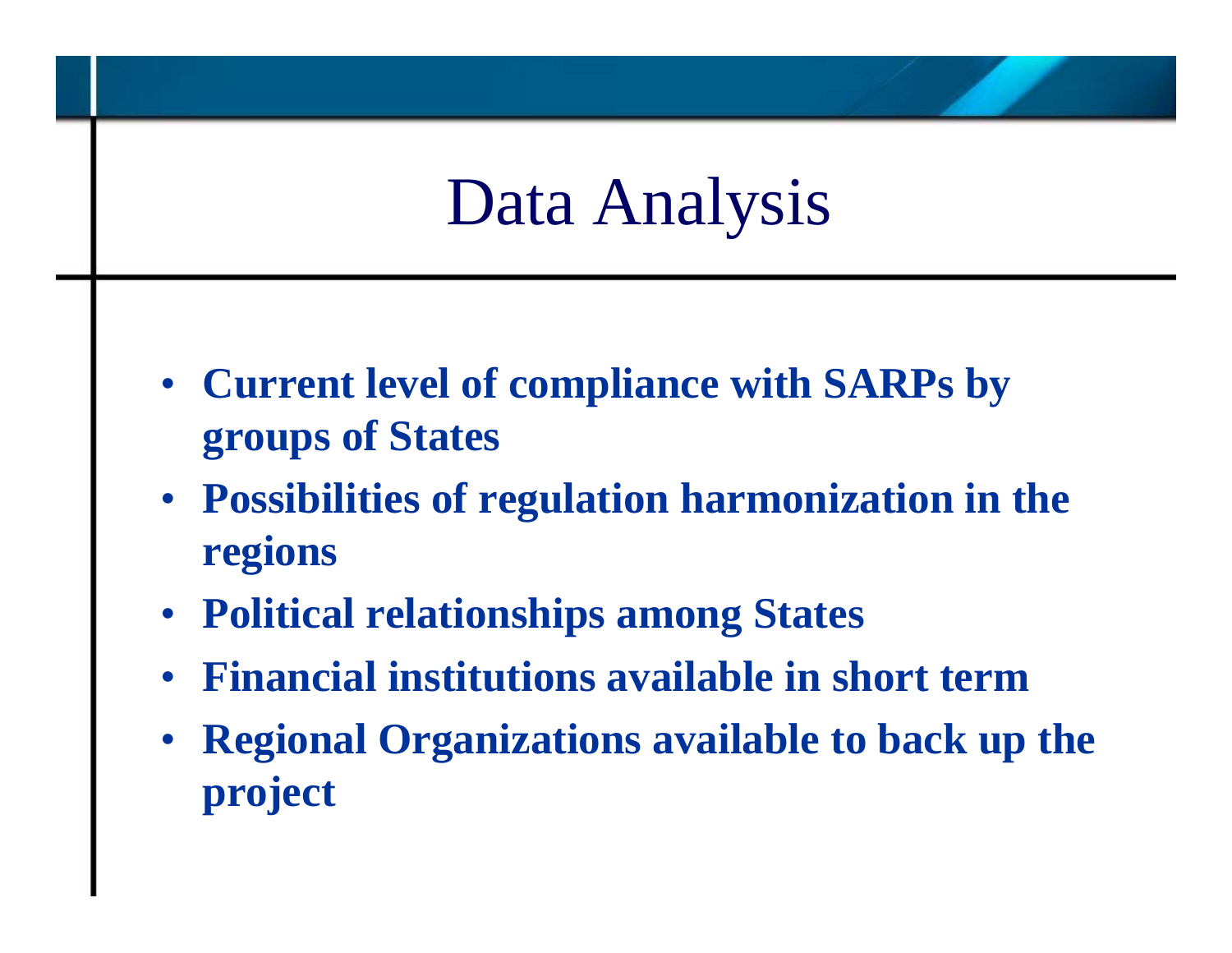### Data Analysis (Cont'd)

- $\bullet$  **Status of existing TCB assistance to States in regions**
- **If COSCAPs are already in place, that facilitates initial project(s)**
- $\bullet$ **Physical location for future RSOOs**
- **Political commitment by member States to establish partnerships**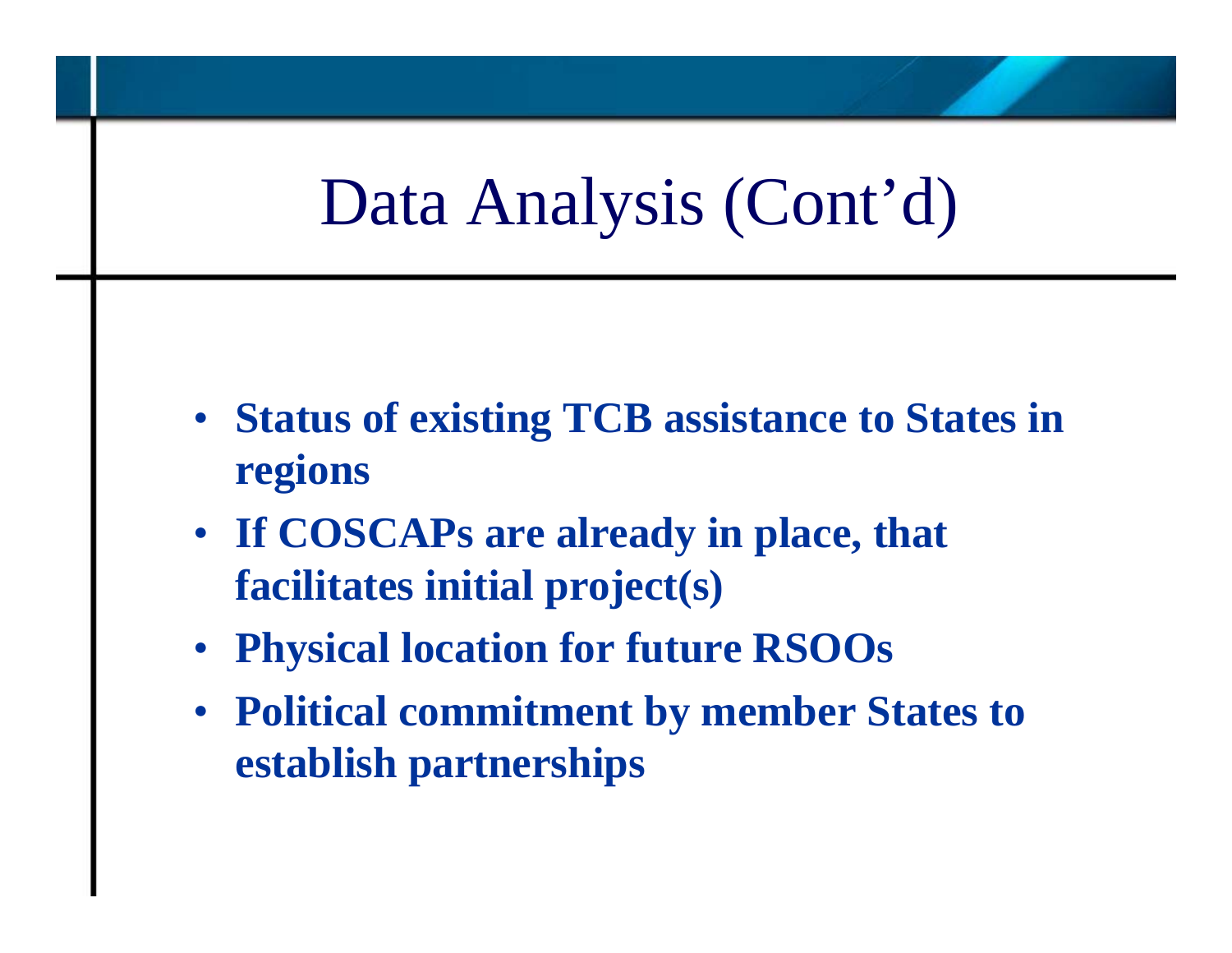### Implementation Plan

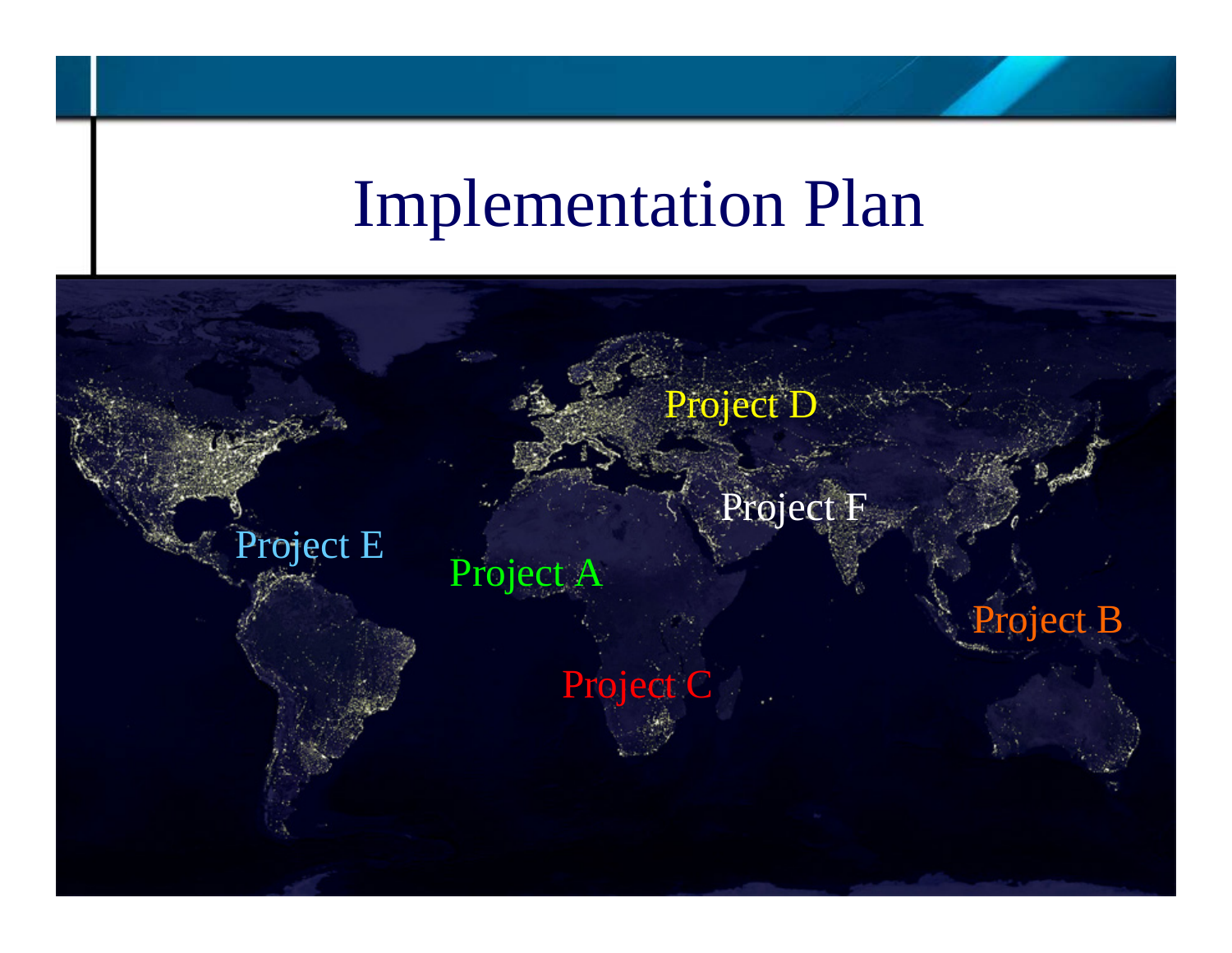#### **Master Plan Unified Strategy**

**Page 1 of 1 4/18/05**

| <b>Tas</b>     | <b>Percent</b><br><b>Complet</b> | <b>Duration</b> | <b>Start</b><br><b>Date</b> | <b>End</b><br><b>Date</b> | <b>TASK</b>                                           | 2005<br>SOND   | 2006 | In Charge                  |
|----------------|----------------------------------|-----------------|-----------------------------|---------------------------|-------------------------------------------------------|----------------|------|----------------------------|
|                | 0%                               | <b>10w</b>      | 4/10/05                     | 6/16/05                   | Gathering and analysis of<br>Data                     | 4/10.6/16      |      | <b>ANB/TCB</b>             |
| $\overline{2}$ | 29%                              | <b>32w</b>      | 2/14/05                     | 9/22/05                   | Workshop on RSOO/ EI<br>Cairo, Egypt                  | 2/14<br>9/22   |      | ANB/RAO/<br><b>CAA</b>     |
| 3              | 0%                               | 13w             | 7/5/05                      | 10/5/05                   | Preparation and Sign up of<br><b>MOU on Region A</b>  | 7/5<br>$-10/5$ |      | LEB, RAO,<br><b>STATES</b> |
| 4              | 0%                               | 31w             | 7/17/05                     | 2/17/06                   | Preparation and Sign up of<br>Treaty on Region B      | 7/17           | 2/17 | LEB, RAO,<br><b>STATES</b> |
| 5              | 0%                               | 9w              | 7/6/05                      | 9/6/05                    | Preparation of MOU's for<br>Regions C and D           | 7/6_9/6        |      | LEB, RAO,<br><b>STATES</b> |
| 6              | 21%                              | 62w             | 1/16/05                     | 3/24/06                   | Implementation of<br>Regulatory framework on          | 1/16           | 3/24 | ANB/RAO/<br><b>STATES</b>  |
| $\overline{7}$ | 0%                               | 11w             | 5/12/05                     | 7/29/05                   | Analysis of Harmonization<br>on Region B              | $5/12 - 7/29$  |      | ANB/<br><b>STATES</b>      |
| 8              | 18%                              | 48w             | 2/16/05                     | 1/17/06                   | Training of RO and groups<br>of States on US and FSEP | 2/16           | 1/17 | ANB, TCB                   |
| 9              | 0%                               | <b>38w</b>      | 8/19/05                     | 5/9/06                    | <b>Funds for Project A from</b><br>eg. IFFAS, EU, ADB | 8/19           | 5/9  | eg,<br>ATB, TCB,           |
| 10             | 16%                              | <b>77w</b>      | 1/21/05                     | 7/14/06                   | <b>COSCAP Region A evolves</b><br>to RSOO             | 1/21           | 7/14 | TCB, ANB                   |



 $\blacktriangledown$  ANB + TCB  $\blacktriangleleft$  Joint work ICAO/LOCAL CAA

Financial projects

Legal Tasks ICAO/Member States **Register Harmonization on Regulatory Framework** 

**Milestones Professional Trial Version (http://www.kidasa.com).**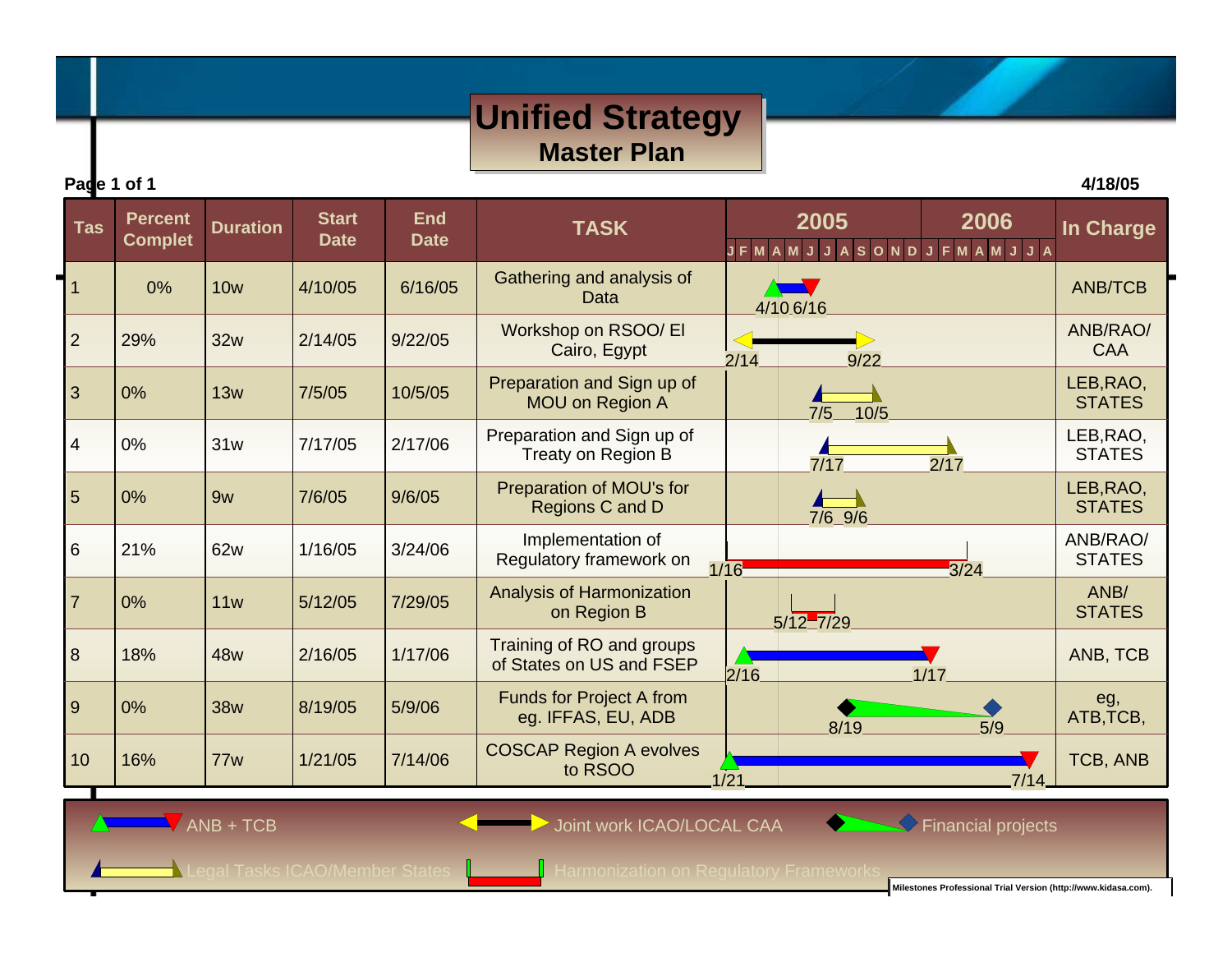### Implementation

- **Local Project implementation manager**
- **Allocate manager at Regional Office or**
- •**Physical location for the future RSOO**
- •**Facilitator(s) from HQ visits**
- •**Doc. 9734, Part B**
- • **WE HAVE TO ENSURE A CONTINUOUS POLITICAL SUPPORT IN THE REGION!**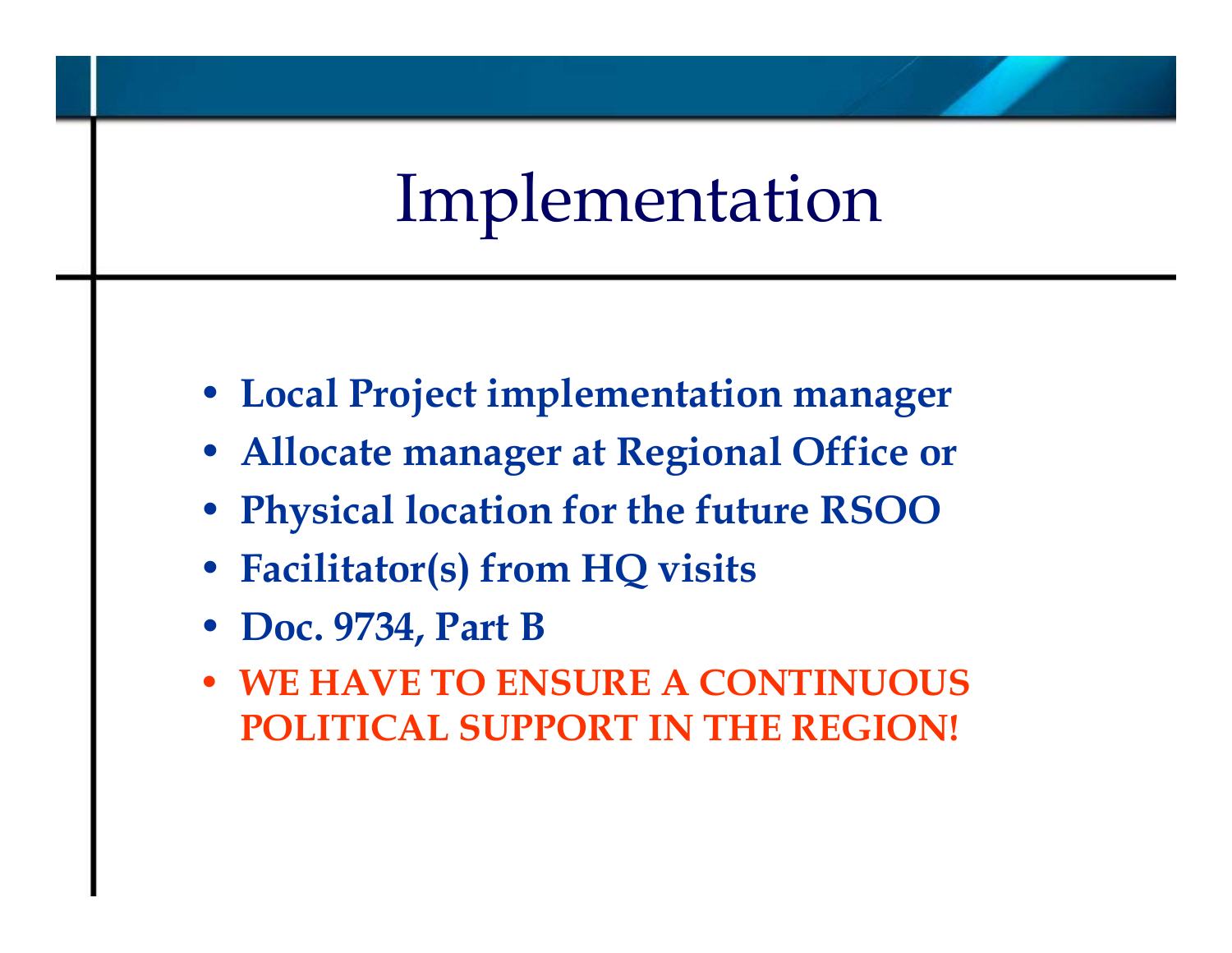# Risk Management

- **Monitor to ensure functionality**
- **Follow up - Part of the regional agreement**
- **Reports and meetings with high level authorities of all Countries involved in RSOO, on regular basis**
- **Involving ICAO in the initial recruitment of technical personnel for RSOO**
- **Monitor Terms of Reference of projects coming from international financial institutions**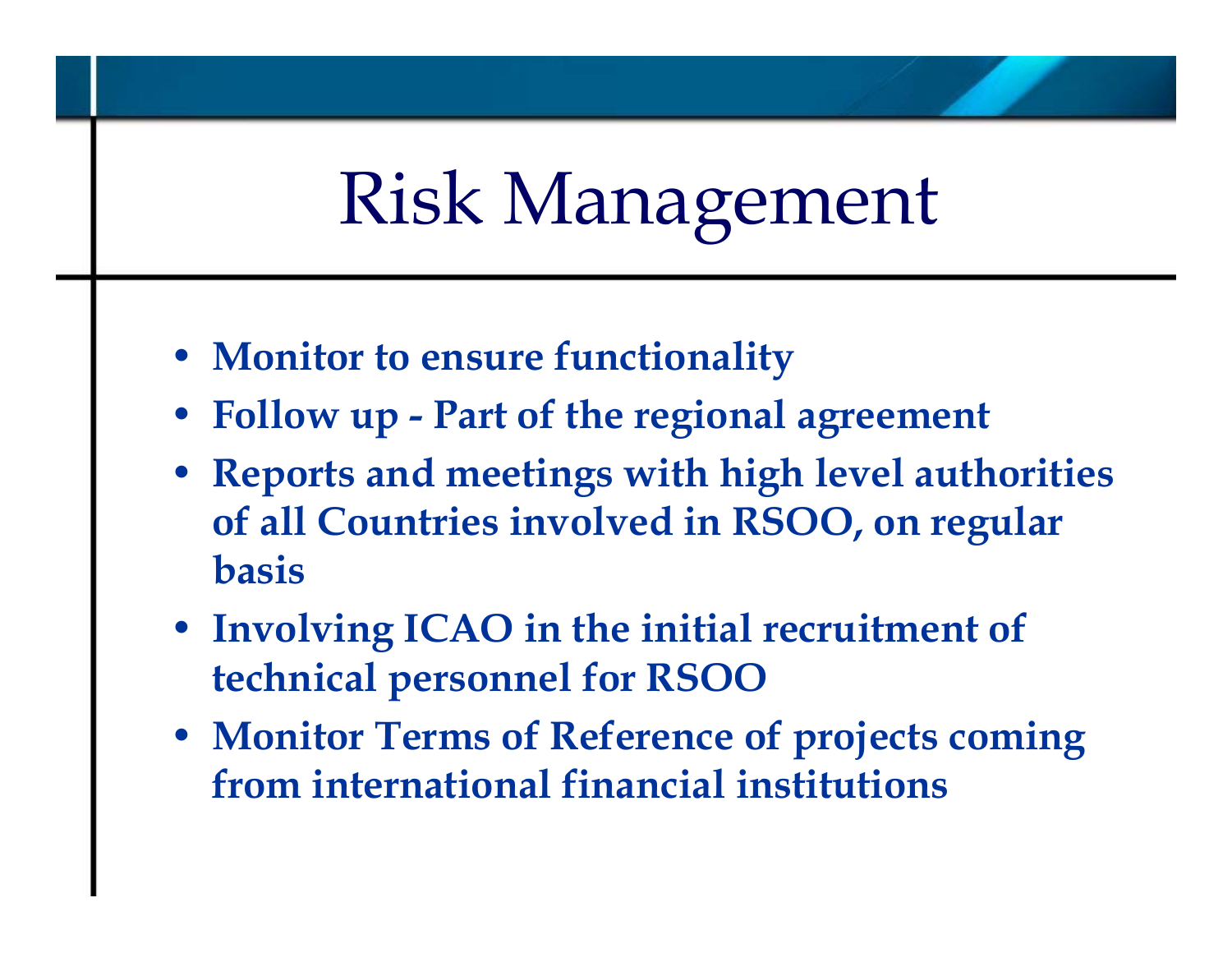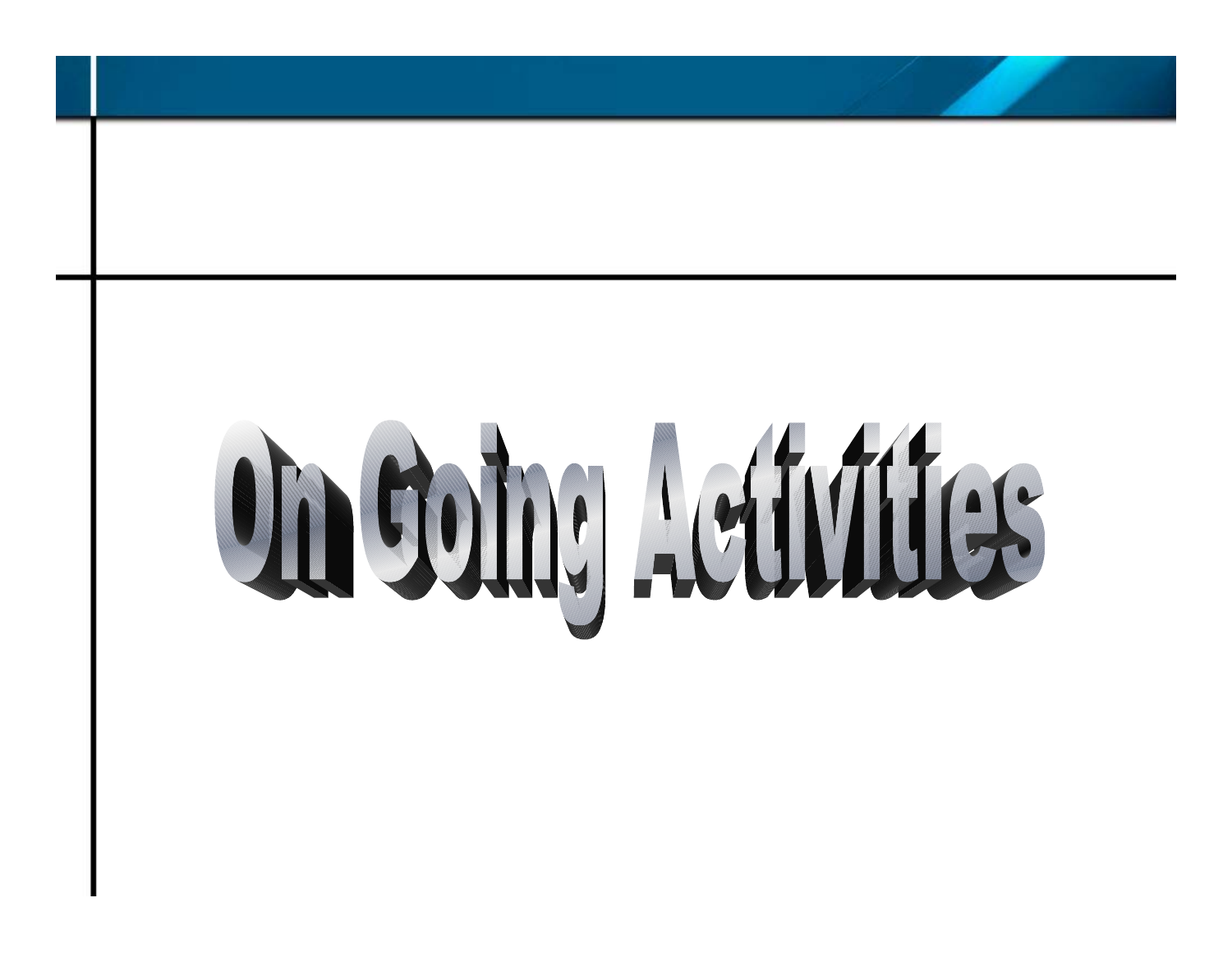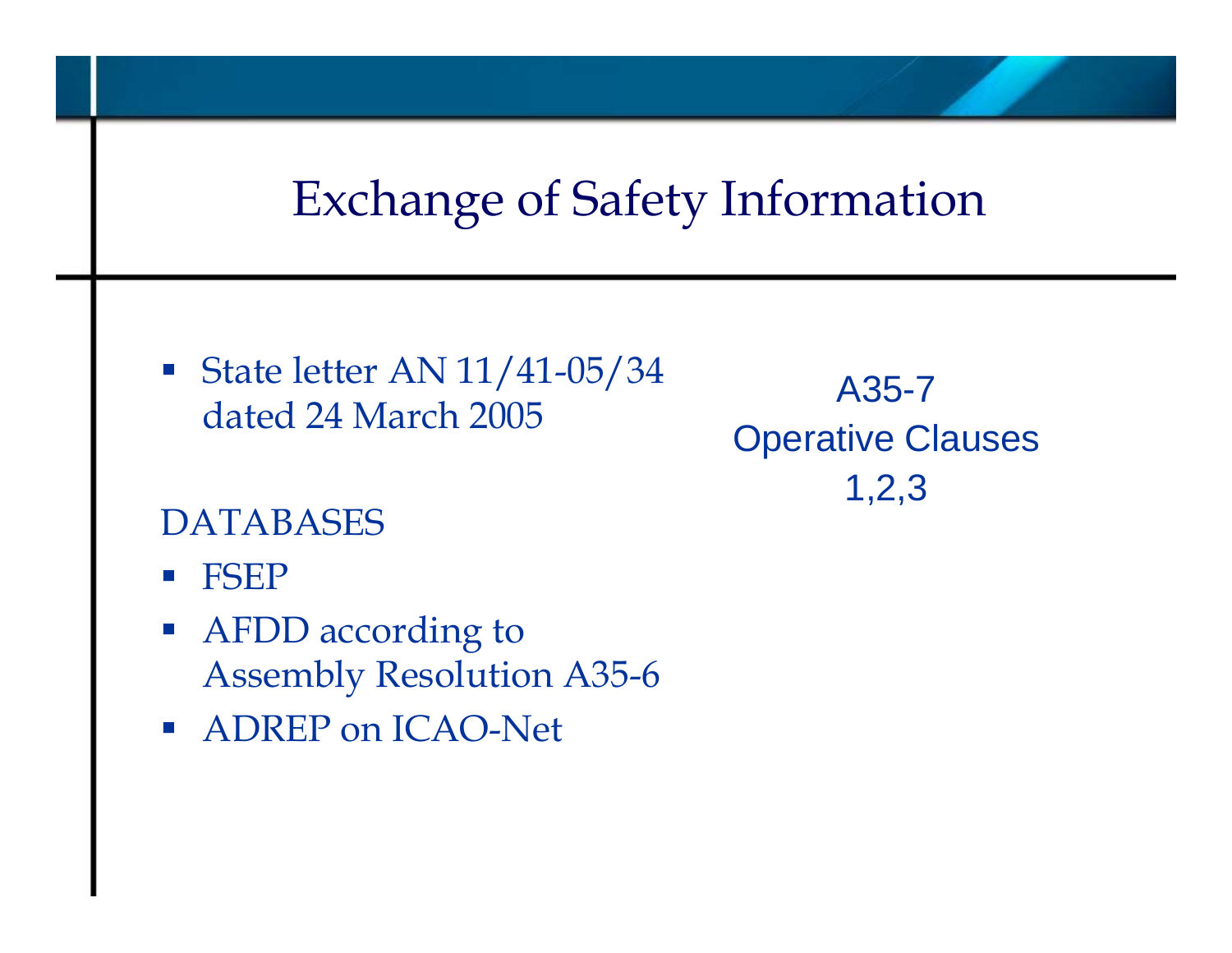States responsibility in overseeing aircraft operations

- $\blacksquare$  C-WP/12411 on Procedure for Transparency and **Disclosure**
- Letter to States informing of the procedure (Draft)

A35-7 Operative Clauses 4,5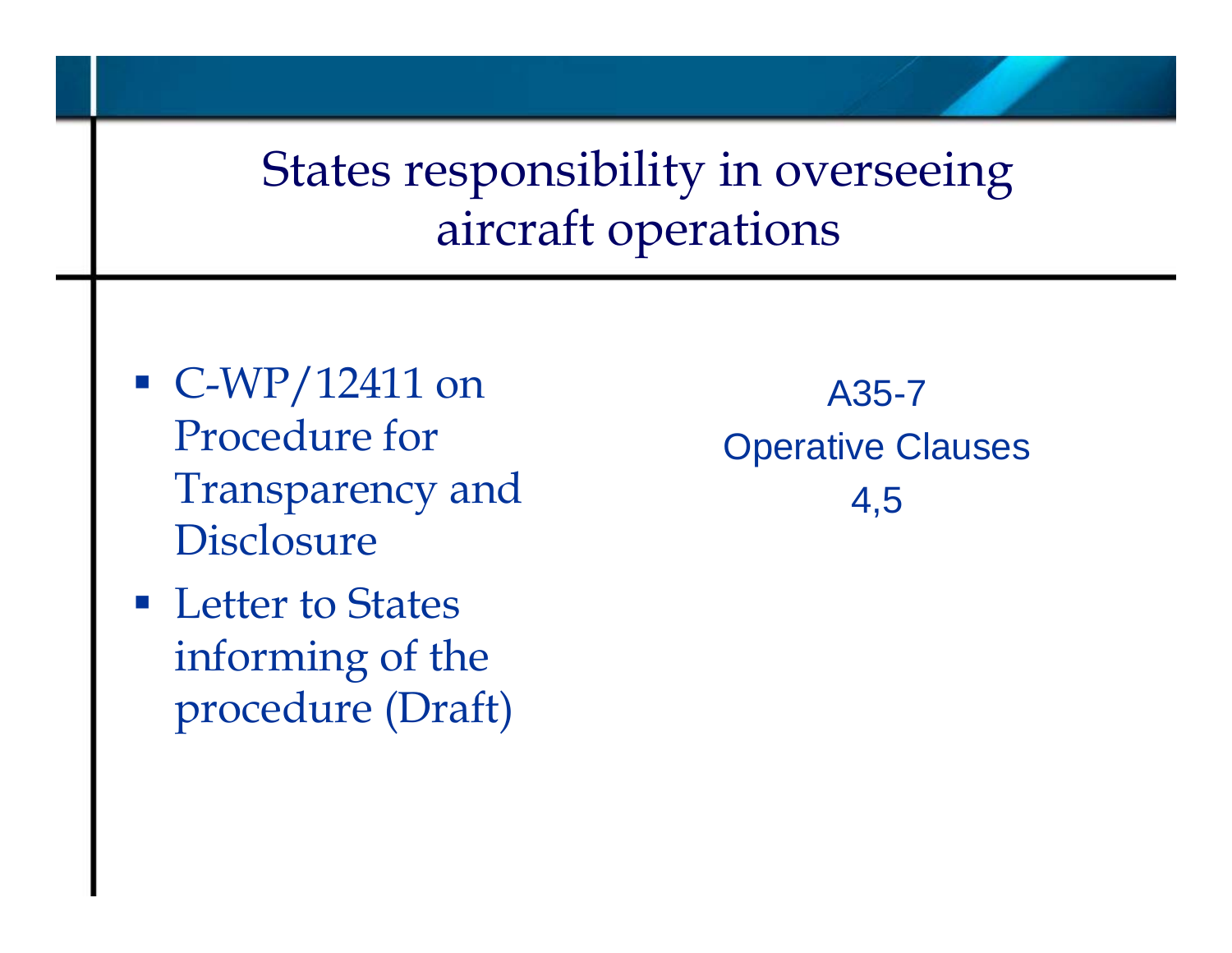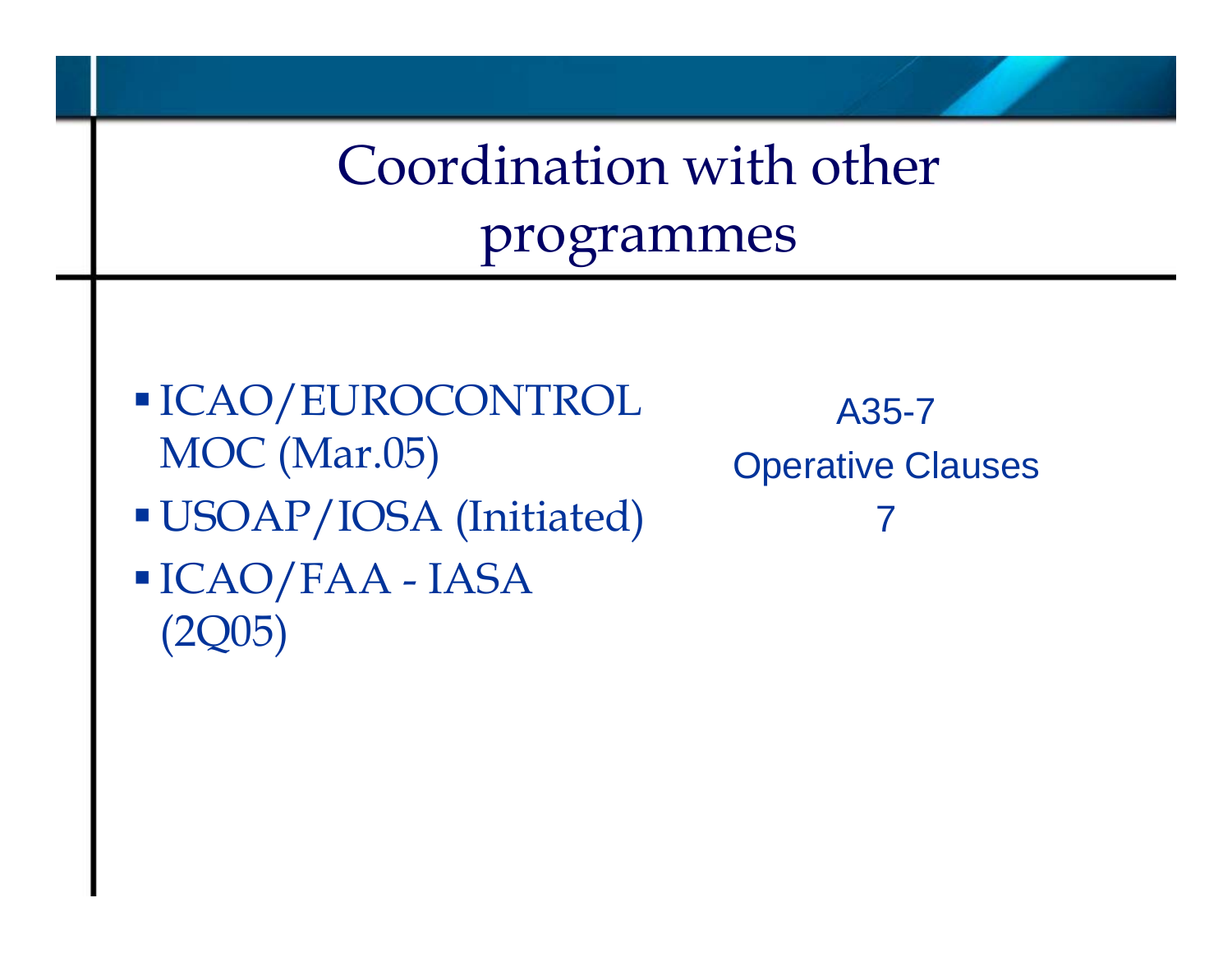### Promotion of regional/sub-regional Partnerships

- p. Global Summit on Regional Safety Oversight (Washington D.C. 1-3 Feb. 05)
- TCB existing COSCAPs, and three new approved<br>(UEMOA, BAG, Balkan States)

A35-7Operative Clauses 6,8,9,10

- •Unified Strategy Seminar in Cairo, 4Q05
- þ. Cooperation with regional initiatives(ACSA)- Central America (PASO)- South Pacific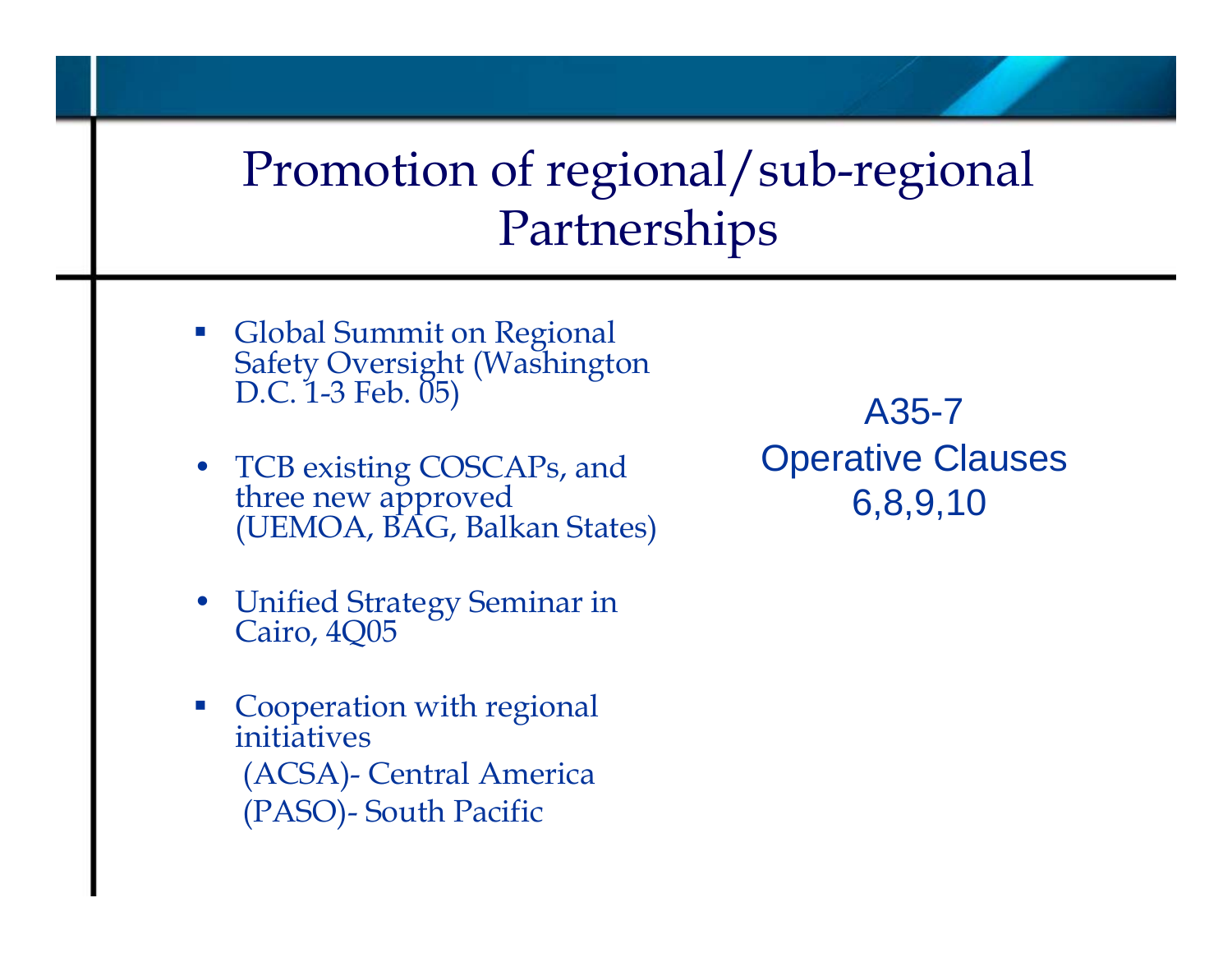Promotion of regional/sub-regional Partnerships – cont.

• Publication of Part B of the Safety Oversight Manual on the Establishment and Management of a Regional Safety Oversight System (Doc 9734)

A35-7Operative Clauses 6,8,9,10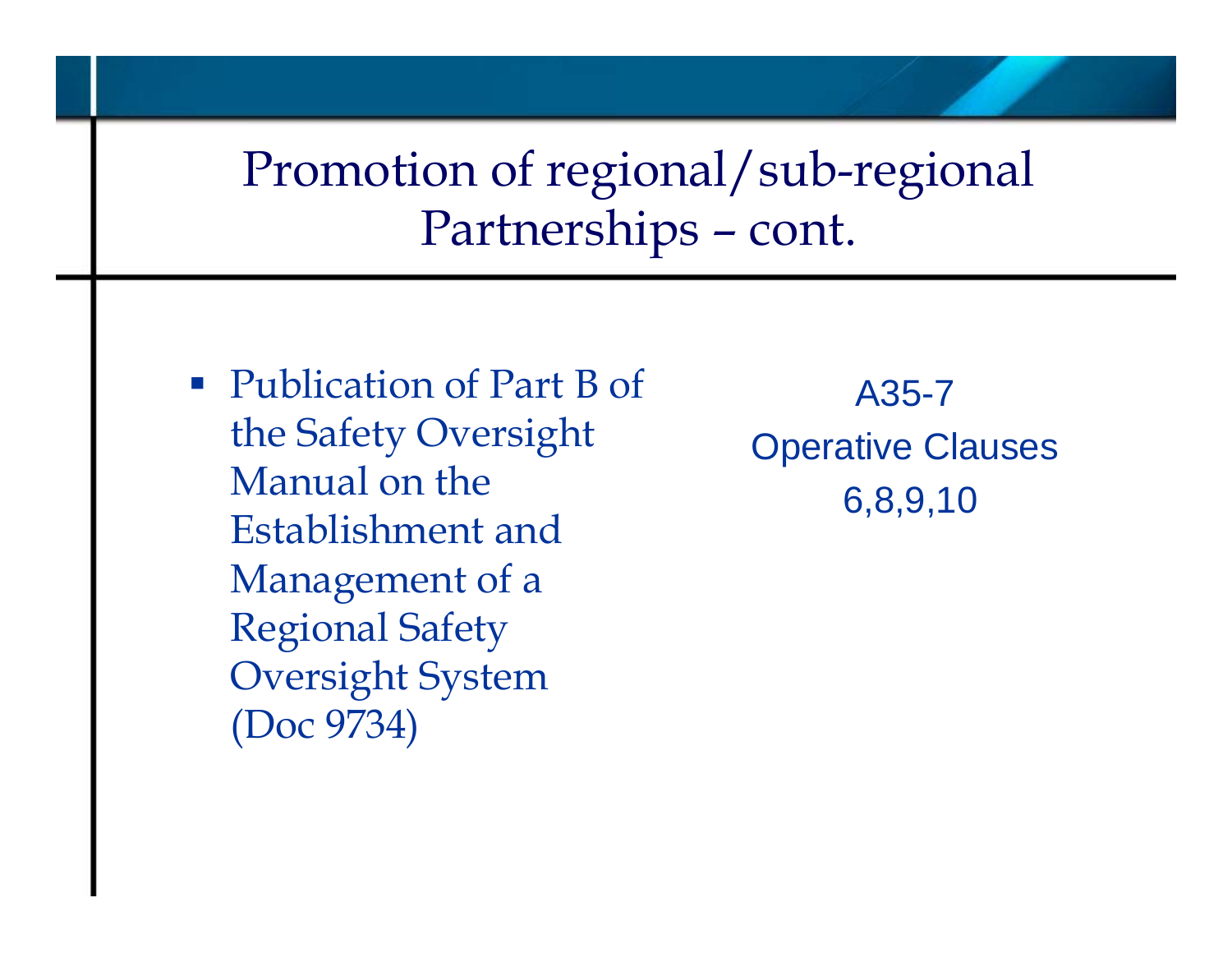Foster and monitor the Implementation of the Unified Strategy

- $\mathbb{R}^n$  Workshops in all Regional Offices – Paris (1Q05)
- Meetings with COSCAP-Steering Groups (1Q05)
- Unified Strategy Seminar in Cairo (4Q05)

A35-7 Operative Clauses 13,14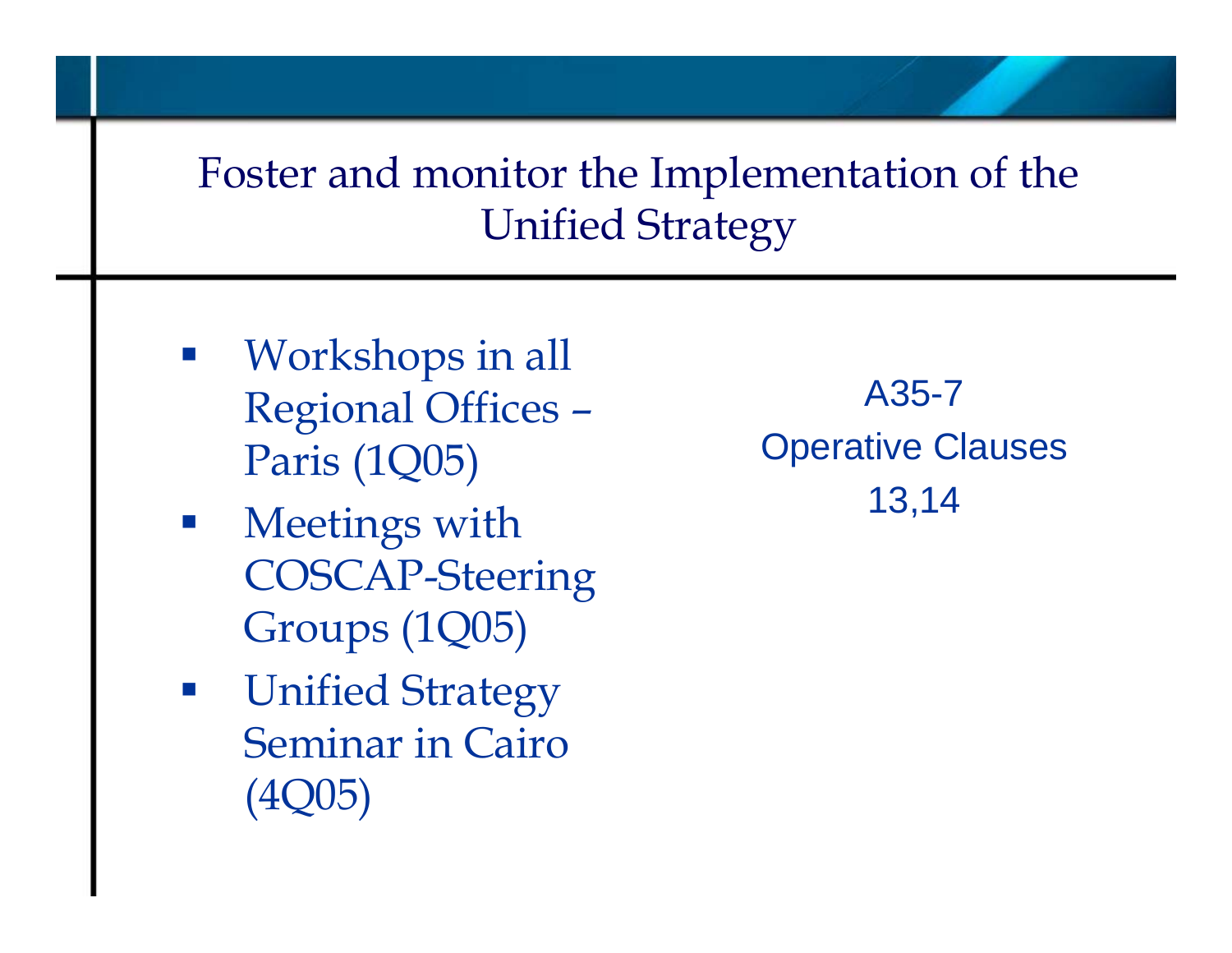# Financing

### SOURCES

- •Limited ICAO Funds
- $\bullet$ IFFAS
- $\bullet$  Boeing, Airbus Industrie (Funding secured for (COSCAP-SA, NA, SEA, CIS)
- Others (World Bank, regional development banks, EC, etc.)

A35-7**Operative Clauses** 12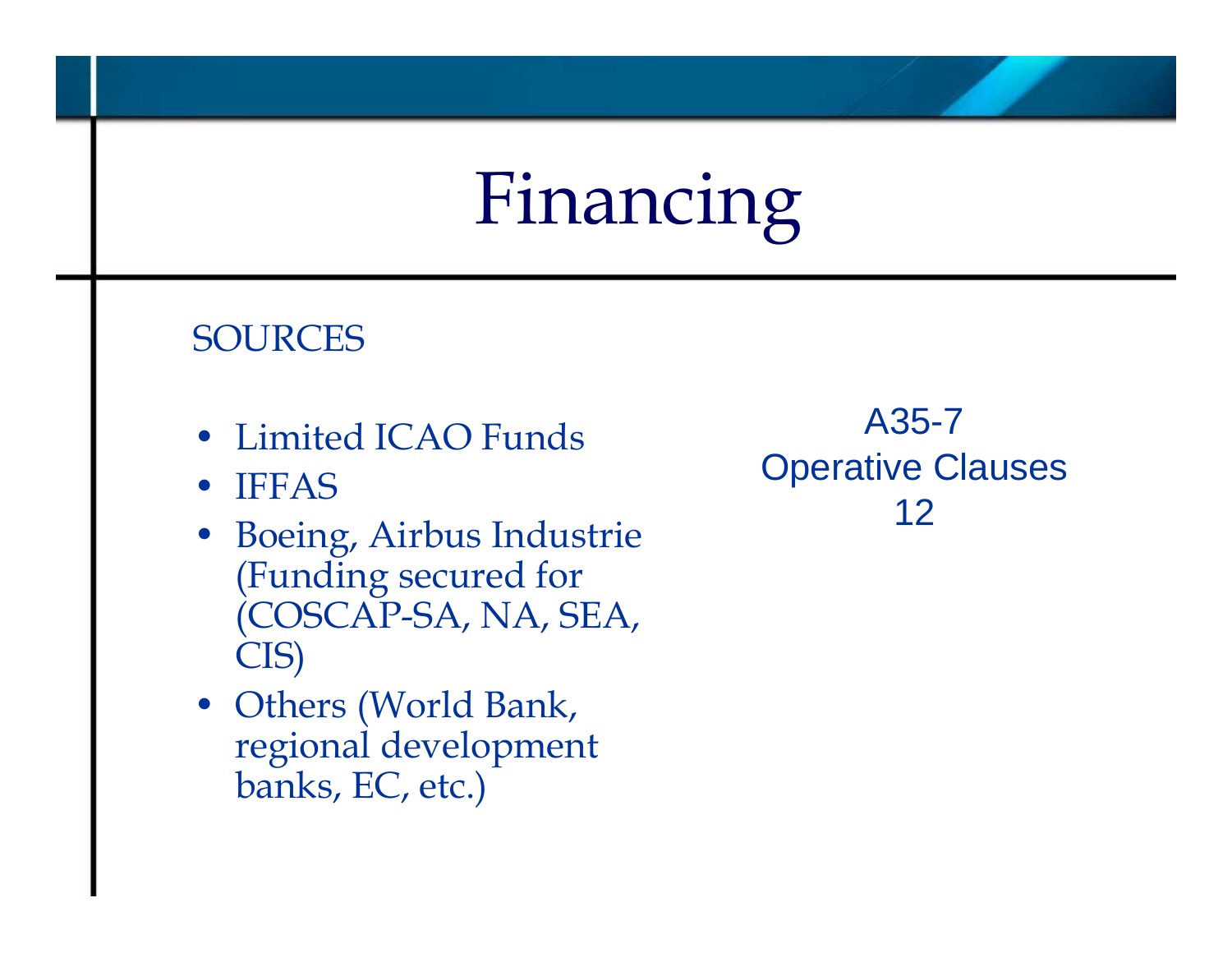## Conclusions

### **UNIFIED STRATEGY**

- •Stems from the need to help on the implementation phase of Safety Oversight Activities
- •Foster partnerships to help groups of States
- •ICAO plays the main role for the coordination of Unified Strategy among external contributors
- •Within ICAO, Unified Strategy does not belong to a single unit or section
- $\bullet$ ANB as a leader will gather all inputs to pursue the Strategy
- • THE IMPLEMENTATION OF UNIFIED STRATEGY IS A JOINT EFFORT
	- –Data Gathering
	- –Data Analysis
	- Project management
	- –Risk management
	- –Implementation